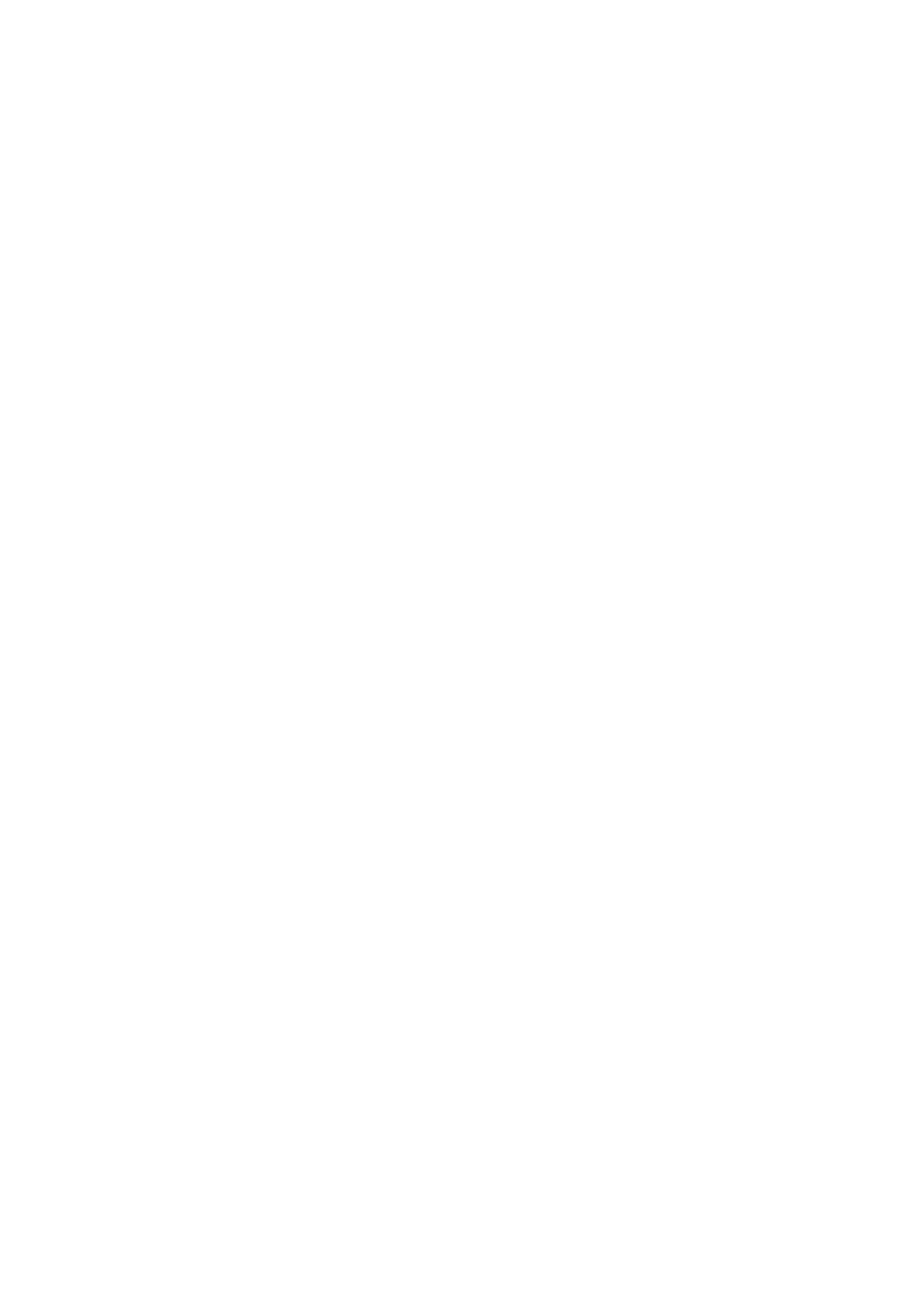# **Table of Contents**

| 4. Potential impact (including the socio-economic impact and the wider societal implications of the<br>project so far) and the main dissemination activities and the exploitation of results  24 |  |
|--------------------------------------------------------------------------------------------------------------------------------------------------------------------------------------------------|--|
|                                                                                                                                                                                                  |  |
|                                                                                                                                                                                                  |  |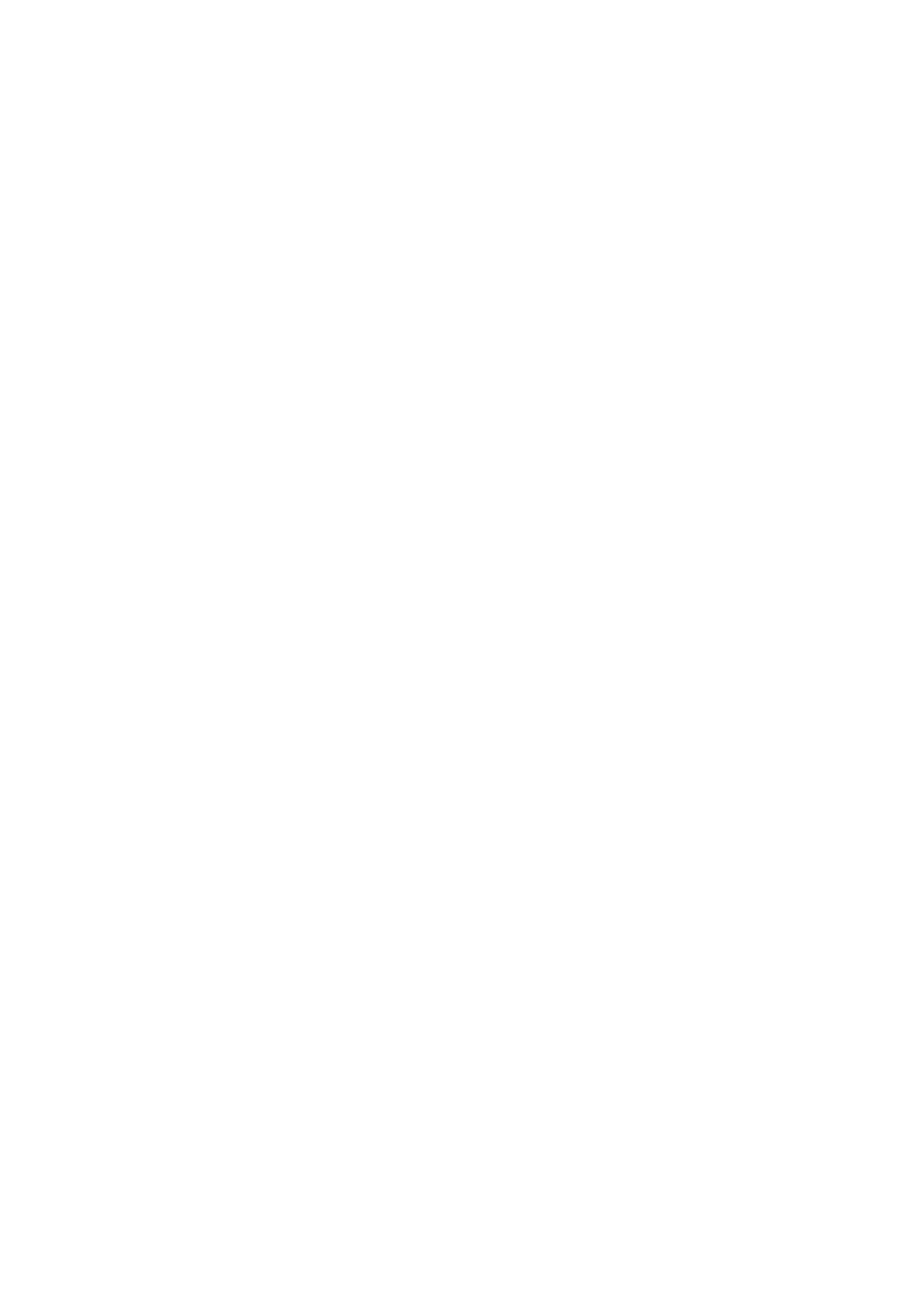# <span id="page-4-0"></span>**1. Publishable Project Summary**

JATROPT aimed to improve jatropha production systems through developing advanced genetics tools for breeding and for development of jatropha agro-systems. The major achievements are:

**1. A worldwide germplasm collection of** *Jatropha curcas* (from TNAU, Quinvita, Embrapa and DLO/Biocombustibles de Guatemala), showed a high degree of molecular biodiversity in Central America and early growth traits, seed oil content and fatty acid composition. The few non-phorbol ester accessions are genetically very close and genetically separated from the rest. Final results in the Genotype x Environment trials in India, Mali, Madagascar, Cape Verde, Guatemala and Brazil show large variation in early growth and in seed and oil yield. Non-phorbol ester accessions showed lower yield potential than the phorbol ester containing accessions, demonstrating the need for plant breeding. Non-phorbol ester varieties will be the basis for use of seed meal as feed.

**2. Four mapping populations (variable for seed yield, oil traits, flowering, morphological traits, phorbol ester) have been created** and evaluated. A single QTL was found for phorbol ester that will be very valuable in breeding programs and multiple QTLs for many yield related traits, oil content and fatty acid composition. The world's first public genetic map (over 500 SNPs and SSR) of *Jatropha curcas* has been published by JATROPT (King *et al.*, 2013)

**3. Agronomy trials India, Madagascar, Mali, Cape Verde, Brazil and Guatemala (fertiliser, irrigation, plant density, mono/intercrop, hedges)** show the possibilities and impossibilities in jatropha production. Nitrogen, irrigation and planting density all affect early growth and seed and oil yield. The data have been used to parameterise a mechanistic crop production model driven by soil and weather data that can be used to assess feasibility of jatropha production for specific sites.

#### **4. Designing farming systems without the food versus fuel dilemma**

A quantitative Sustainable Livelihoods Analysis framework for optimising farming and bio-energy production systems was developed to find the optimal allocation of land (of varying soil quality) and of fertiliser to crops (jatropha, maize, grain legume and forage grass) and to analyse the effect of several strategy on economic and environmental livelihood outcomes. This primary production model was combined with a downstream economic and environmental cost/benefit analysis. The model sows it is possible with 30 % of the land allocated to (non-toxic) jatropha to produce as much food on the remaining 70 % as the system without jatropha, at almost the same net farm income.

**5. Demonstration of the potential of local/regional use of produced biofuels** to increase agricultural and general economic productivity will be investigated.

The potential under practical conditions of jatropha cultivation was studied. In the traditional systems, yields are up to 2500 kg/ha of seed and 1000 kg/ha of oil and the oil extraction efficiencies were high (standard screw press > 90 % of extraction efficiency). Analysis of the cost price showed that labour costs may be a large barrier towards economic feasibility with the standard yields except in when using own labour (as we assumed in the SLA-analysis).

#### **6. High density jatropha yields twice the standard production: a breakthrough**

A new production system with an ultra-high planting density was established that is amenable to mechanical harvesting. A new genotype was found (dwarf type with higher harvest index) that is optimally suited to this high density system with oil yields over 1500 kg/ha in the first year, and 3000 kg oil/ha in the second year, in a growing season of over 300 days (with irrigation). This system will cause a breakthrough in jatropha production, as costs of harvesting are very low and efficiency of inputs (water, nutrients, labour) was increased.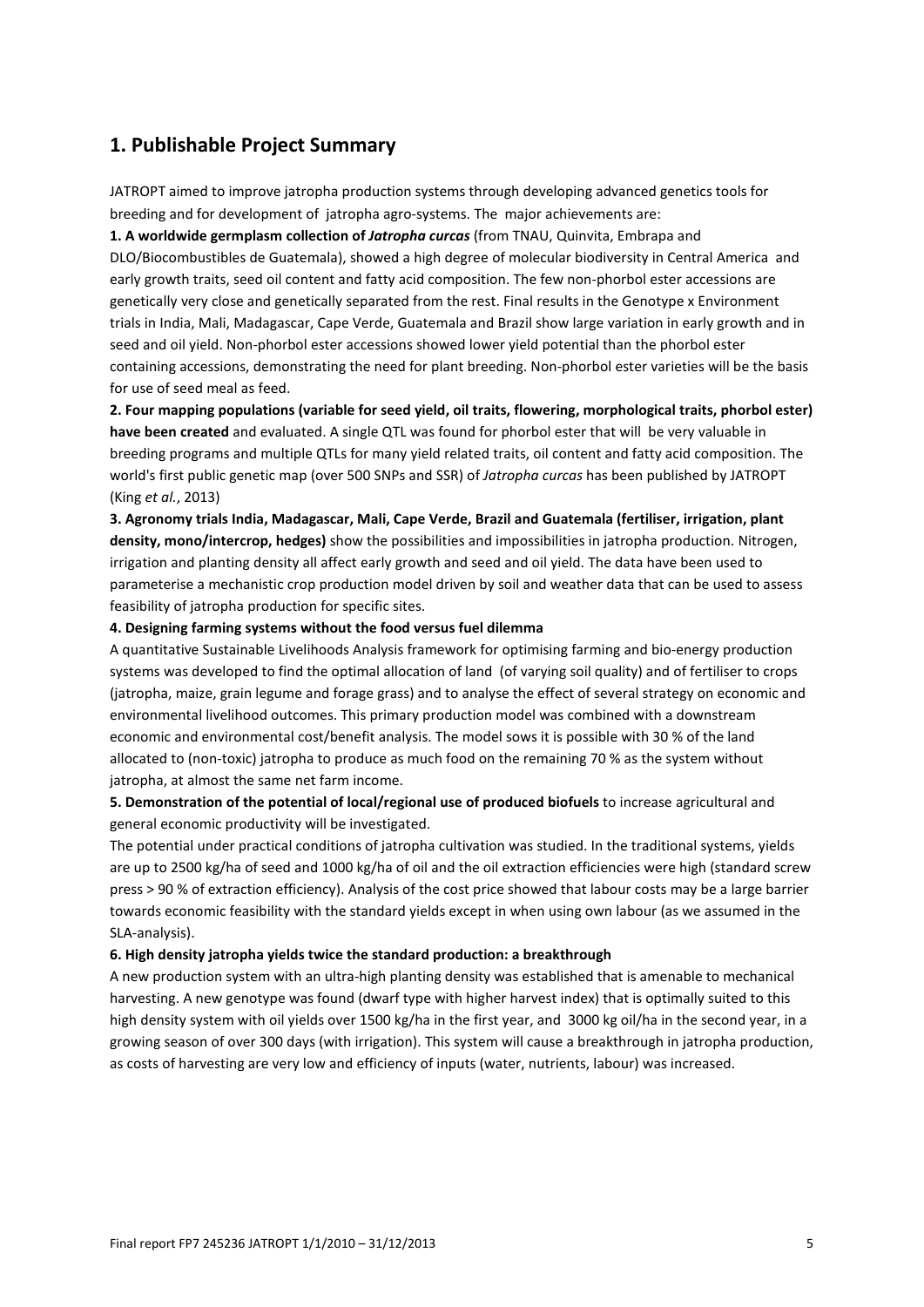# <span id="page-5-0"></span>**2. Project context and main objectives of JATROPT**

*Jatropha curcas* shows a big promise towards sustainable and affordable biofuels. Small successes but also big failures have been reported when trying to set up jatropha bio-energy production chains. Reasons for lack of large scale success were the use of varieties of jatropha found locally, while this material in Asia and Africa was optimised for use as a live fence and not for jatropha oil production, and implementation of large scale jatropha plantation without sufficient evidence and knowledge on the agronomic suitability at the chosen locations. Jatropha was introduced without a domestication and plant breeding phase towards locally adapted materials optimally suited for jatropha oil production.

This lack of breeding and agro-systems development was a reason for the European Commission (and also a motivation for the partnership of JATROPT) to develop a project aimed at the development of improved breeding strategies and agro-systems that enable the sustainable use of the crop for biomaterials and biofuels, especially involving the countries were jatropha production is expected to occur (as this was a SICA call aimed to involve India, African ACP and Latin America). A partnership was developed consisting of research organisations and companies from eleven countries. Seven partners were located in Internationals Cooperation Partner Countries (ICPC) and four in the EU itself:

- 1 Stichting Dienst Landbouwkundig Onderzoek Plant Research International B.V. (co-ordinator), Wageningen UR, The Netherlands
- 2 Empresa Brazileira de Pesquisa Agropecuária, EMBRAPA , Brazil
- 3 Centre for Novel Agricultural Products, University of York, CNAP, United Kingdom
- 4 Biocombustibles de Guatemala, S.A, BCGSA, Guatemala
- 5 BIONOR Transformación, S.A., BIONOR, Spain
- 6 Centre de coopération internationale en recherche agronomique pour le développement, CIRAD, France
- 7 Quinvita Plant Science, Ltd., Quinvita, United Kingdom
- 8 Facultad de Agronomía, Universidad de San Carlos, FAUSAC, Guatemala
- 9 Centre National de la Recherche Appliquée au Développement Rural, FOFIFA, Madagascar
- 10 KeyGene N.V, Keygene, The Netherlands
- 11 Tamil Nadu Agricultural University, TNAU,India
- 12 Universidad Autónoma Chapingo, UACh Mexico

These groups were working independently towards development of both agro-systems and high quality germplasm of jatropha, and downstream processing for the biodiesel markets. The challenges were to bring the big promise of jatropha come true: high oil yield, low competition with food crops, use in various agrosystems from monoculture plantations to mixed cropping and use in hedges around agricultural fields.

JATROPT has linked high quality research groups and companies operating in different continents and has achieved a large synergy in research and development of jatropha as a biofuel crop.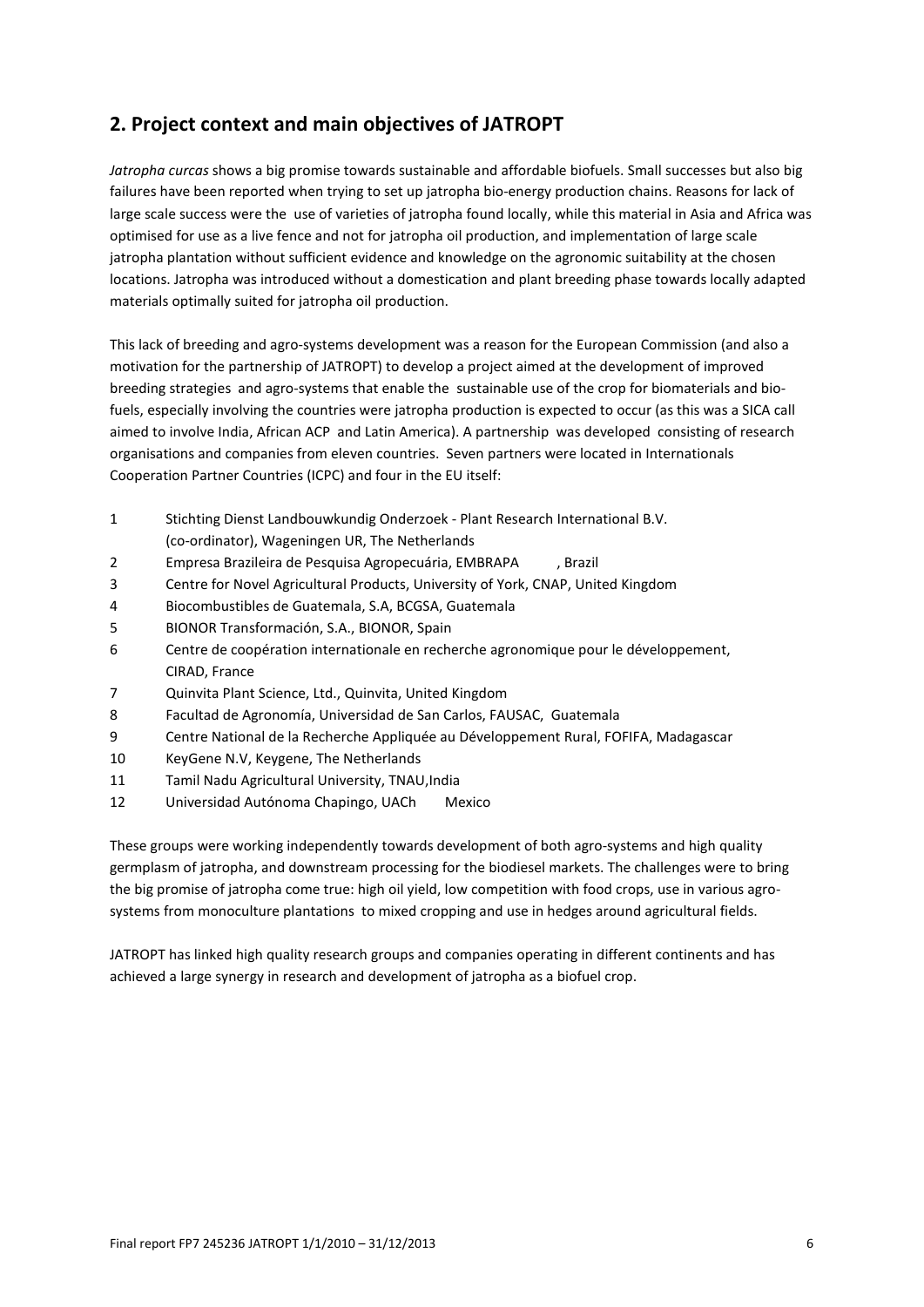In five Work Packages (Breeding, Genetic tools, Sustainable Agro-systems, Demonstrating and Dissemination), the following aims were pursued:

1. Achieve a world-wide germplasm collection of *Jatropha curcas*, molecularly characterised in order to classify the collection into groups with similar genetic backgrounds; evaluation of elite germplasm of this collection in Asia, Africa and Latin-America; linking segregating population based on parents from different parts of the world and creating a global jatropha linkage map (WP1).

2. Develop genetic information and marker tools (genetics of toxic/low toxic trait, branching patterns; disease resistance) to speed up the breeding process (WP2).

3. Develop agro-systems that yield sustainable and affordable biofuels - and interesting uses of the coproducts (biomass/protein residues after oil extraction), with a focus on Pro Poor development and on designing systems in which competition for food and fuel can be minimised (WP4)

4. Demonstration of the potential of local/regional use of produced biofuels to increase agricultural and general economic productivity will be investigated (WP4)

5. Achieve dissemination of knowledge on quality of germplasm, genetics and sustainable agro-systems, towards distribution of combined packages of agronomic guidelines and germplasm (WP5).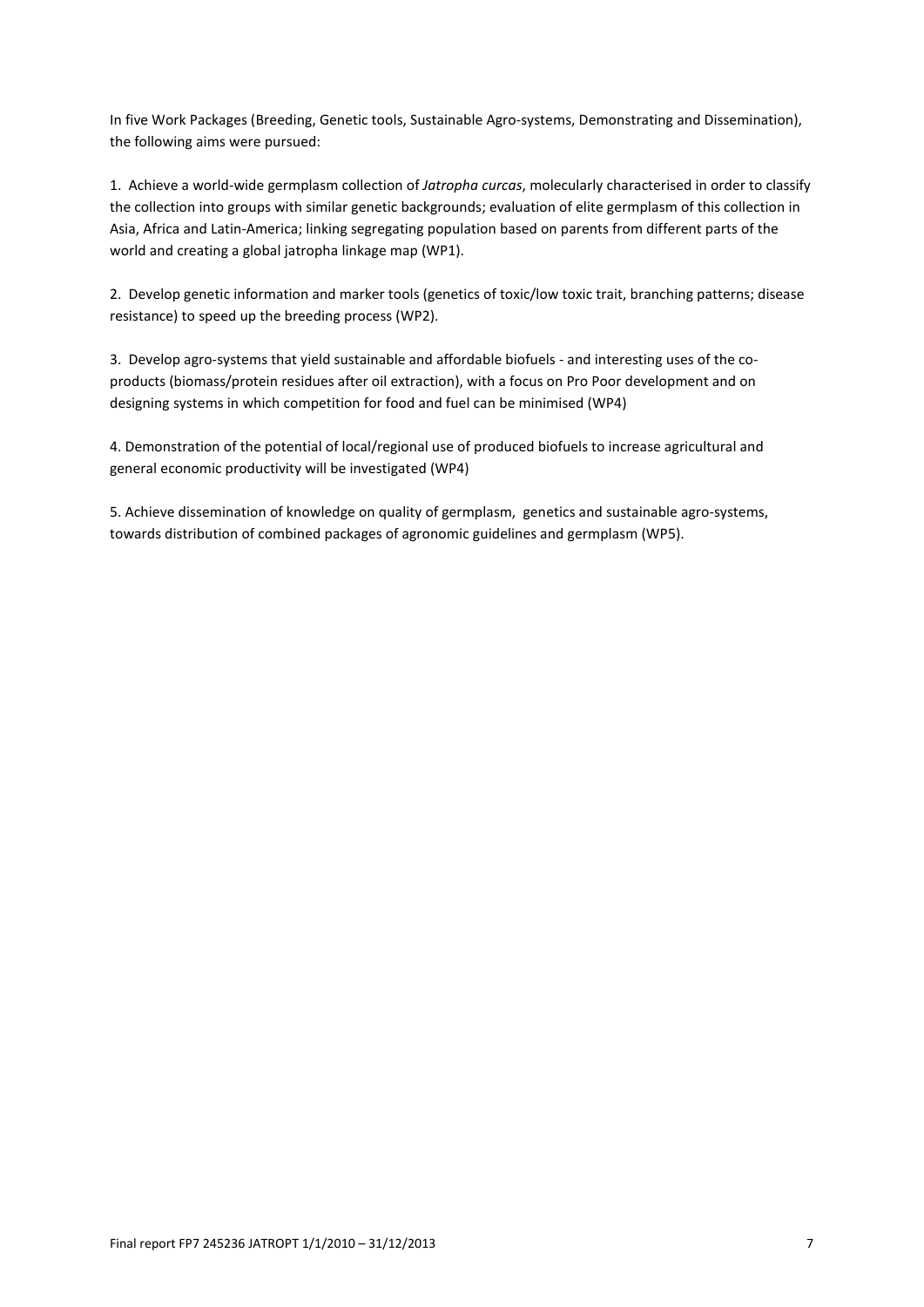# <span id="page-7-0"></span>**3. Main results and achievements of JATROPT**

JATROPT aimed to improve jatropha production systems through developing advanced genetics tools for breeding and tools and knowledge to improve jatropha agro-systems. Here we describe the main Science & Technology results per Work Package.

# <span id="page-7-1"></span>**WP1 Breeding for sustainable production systems**

# **Integrated molecular biodiversity study**

#### *Development of a SNP marker set for use in genetic diversity analyses*

For the generation of the SNP markers the CRoPSTM 1,2 technology developed by Keygene N.V.was used. This technology combines the AFLP® 3 technology and the sequence technology of 454 Life Sciences and it has proven to be a successful technique for the generation of many SNP loci in a variety of crops. Also for Jatropha curcas the CRoPSTM technology resulted in more than a thousand SNP loci and 384 SNPs were selected for the design of an Illumina BeadExpress (BEX) assay.

#### *Generation of the SNP marker data for the germplasm sets*

The Jatropha001 assay was used for the analysis of the germplasm sets of the participants. The SNP markers in the different sets were codominantly scored using the BeadExpress genotyping software. For each germplasm set a score file with the codominant marker information of the 384 SNP markers is presented ( in Appendix to D1.01). From the number of scored SNP markers per germplasm set and the number of polymorphic markers per set, it could be concluded that the Jatropha001 assay is useful for the analysis of the different Jatropha curcas germplasm sets. Furthermore, it could be concluded that there is a large difference in the percentage polymorphism between the different sets of samples ranging from 57% (TNAU samples) to 97% (BCGSA samples). Both the actual variation in regions where the samples were collected as well as the selection of the specific lines in the germplasm sets are responsible for these differences.

The non-phorbol ester accessions from Mexico generally showed a low degree of polymorphism with only a few accessions responsible for the polymorphisms found. This is already an indication of the low genetic variation within the set of non-phorbol ester containing accessions of Mexico. This is evidence of a genetic bottleneck from the toxic (phorbol ester containing) germplasm ( which have a much higher degree of genetic variation) to the non-phorbol ester accessions. This is probably due to the fact that a single mutation is responsible for the absence of phorbol ester as is also proven in WP2 on the basis of the segregation of the trait in mapping populations and the finding that only a single QTL is detected for phorbol ester content. The reason for this bottleneck is probably the long term use by people of the non-phorbol ester containing seeds as a food snack. This can be viewed as a specific domestication process, in which indigenous people from Mexico selected this mutant and multiplied it through cloning and self-fertilisation, leading to a very narrow set of genotypes homozygous for the non-phorbol ester trait. Broadening the genetic variation by crossing with toxic jatropha germplasm must have been a dangerous route (when hundreds of years ago the use of this non-toxic jatropha as food snack started) and therefore today the genetic variation in the non-phorbol ester varieties is very low.

#### *Biodiversity analysis on the combined core sets of TNAU, Quinvita, Embrapa and BCGSA/PRI)*

The DNA-markers developed in WT 2.1 (> 100 SSR and 384 SNPs )were used to characterise the total combined set of in total > 200 accessions from across the world. Dendrogram and the cluster analysis based on pair-wise similarities of all pairs of accessions (based on the DNA-marker profiles of the accessions) show that accessions coming from different partners are genetically very different. Almost all material obtained from Asia, Africa and South-America show a large similarity (in DNA-markers) with Cape Verde material. The TNAU material from Asia also contains a group of material that is different from Cape Verde material. This group contains J. curcas x interregima hybrids and backcrosses. The Mexican collection containing about 25 different accessions showed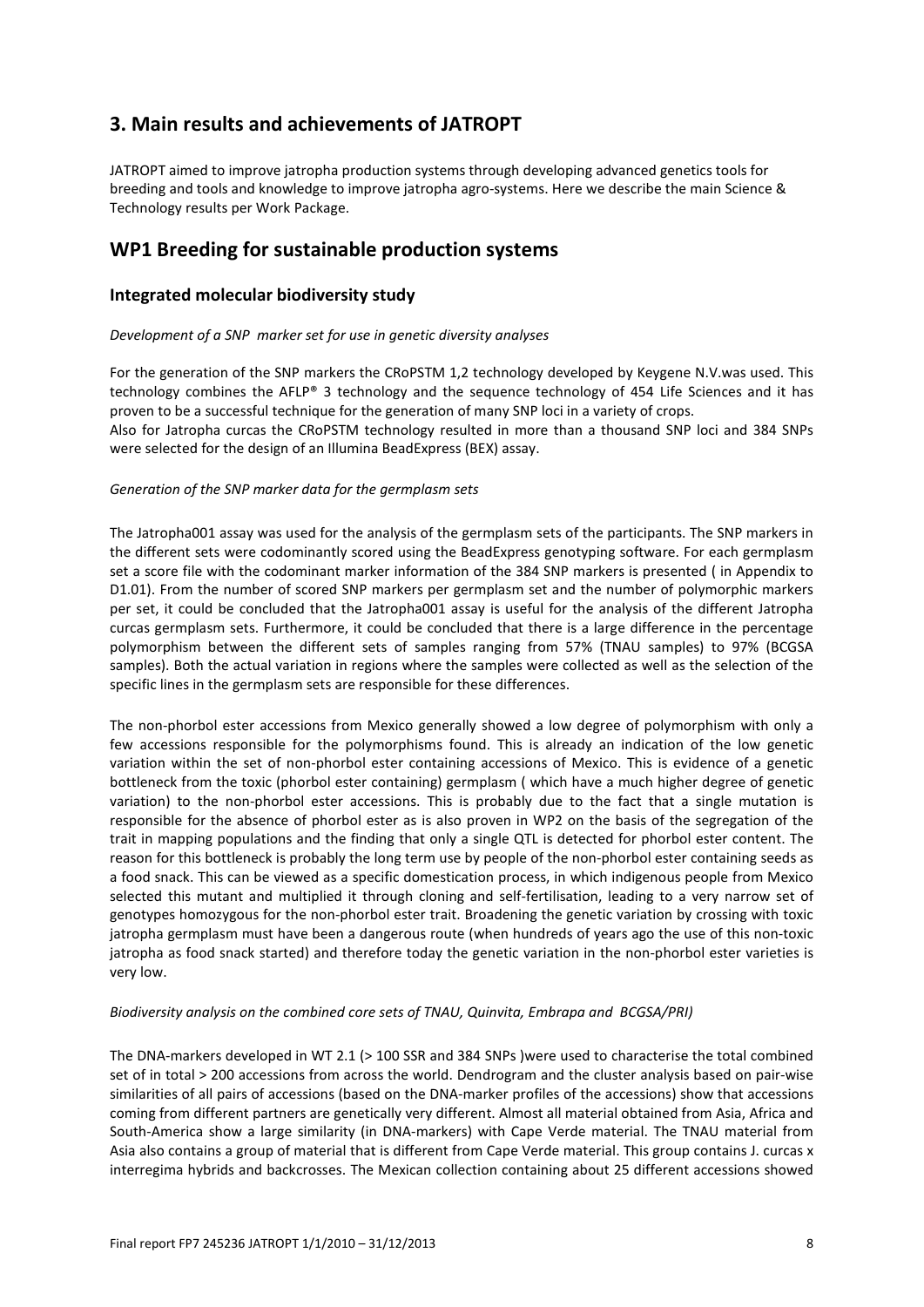little variation. Apparantly, the different communities in the region where the non-phorbol ester accessions grow and are used to provide a food snack for human consumption use a very limited set of genetically very similar accessions.

Remarkably, the Brazilian material is very similar to standard Cape Verde materials. 'Cape Verde' is the denomination of most materials used in Africa and Asia. Several distinct types of 'Cape Verde' lines exist, coming from different islands. They are all highly homozygous due to a process of inbreeding. Apparently, only a limited amount of genetic variation was present in the initial jatropha materials brought to Cape Verde. This has presented a genetic bottleneck. The seed reproduction has led to further inbreeding apparently before materials were distributed to different Cape Verde islands. Continued inbreeding through seed production must have occurred, resulting in the current highly homozygous Cape Verde lines available worldwide It must be concluded that the collected Brazilian material consists mainly of imported Cape Verde materials and that not much original Brazilian material has been collected (yet?). Until now none of the Brazilian accessions of J. curcas show a distinct Brazilian origin that is different from Cape Verde materials. Scientists in Brazil now argue that J. curcas should no longer be considered a native species, although still some genetic variation may be present in Brazil that is unique to Brazil. Currently, an appeal is prepared to the Brazilian government to change the status of J. curcas again to non-native. This would create much easier opportunities to import and export jatropha seeds. The current status as an native species even blocks easy exploitation of jatropha for export purposes, and certainly delays all scientific exchange of germplasm of jatropha.

The DOPS/Quinvita germplasm consists of a large part that is Cape Verde like, which is logical as Cape Verde is the base of the plant breeding by DOPS/Quinvita. Another part consists of a wide set of Central American jatropha accessions (many from Nicaragua, but also some from Guatemala and Mexico). Also some nonphorbol ester accessions are present in this material.

The BCGSA/PRI germplasm collection consists of a large group from India. Most of that material is genetically a single, homozygous genotype and genetically hardly distinguishable from Cape Verde materials. Another part consists of Asian accessions from other countries than India. Also that material is genetically very close to 'Cape Verde'. From the almost 200 accessions, 70 accessions could not be distinghuished on the basis of prelimary AFLP, SSR (of PRI) and TRAP marker analysis. These 70 accessions were only represented by a few accessions in the further SSR analysis (by CNAP) and SNP analysis (by Keygene). Also the group of African accessions show little genetic variation and are genetically either identical to 'Cape Verde' material or very close to it. As in the DOPS/Quinvita germplasm, only the Central American accessions show a large molecular genetic variation. A special position in the total germplasm set is taken by the non-phorbol ester accessions from Mexico and Guatemala. They all fall into a small cluster that is very distinct from all the phorbol ester containing accessions. However, within the non-phorbol ester group the amount of genetic variation (analysed with the current set of SSRs and SNPs) seems to be very small compared to the variation in the rest of the Central American materials. The non-phorbol ester accessions of both DOPS/Quinvita and BCGSA fall in the same cluster as the Mexican non-phorbol ester accessions of UACh, so apparently all partners have collected accessions coming from genetically very similar sources.

# **Publication on molecular and phenotypical variation in the JEP-collection**

The JATROPT core collection is in part based on the JEP-collection of BCGSA and DLO. A paper on the molecular biodiversity and genetic variation in this JEP-collection for early growth traits, seed hull content, oil content and oil composition showed that most of the variation can be found in Central America while the majority of the accession from Asia and Africa are genetically fully uniform and should be considered to be a single fully inbred line. This line seems to originate from Cape Verde as the molecular marker pattern of almost all Asian and African (and even the South-American accessions) show a large similarity with Cape Verde material. It seems that the domestication process by the Portuguese has created a genetic bottleneck that annihilated all genetic variation. This stresses the importance of enriching the world's jatropha germplasm with the genetic variation from Central America (Montes et al., 2014).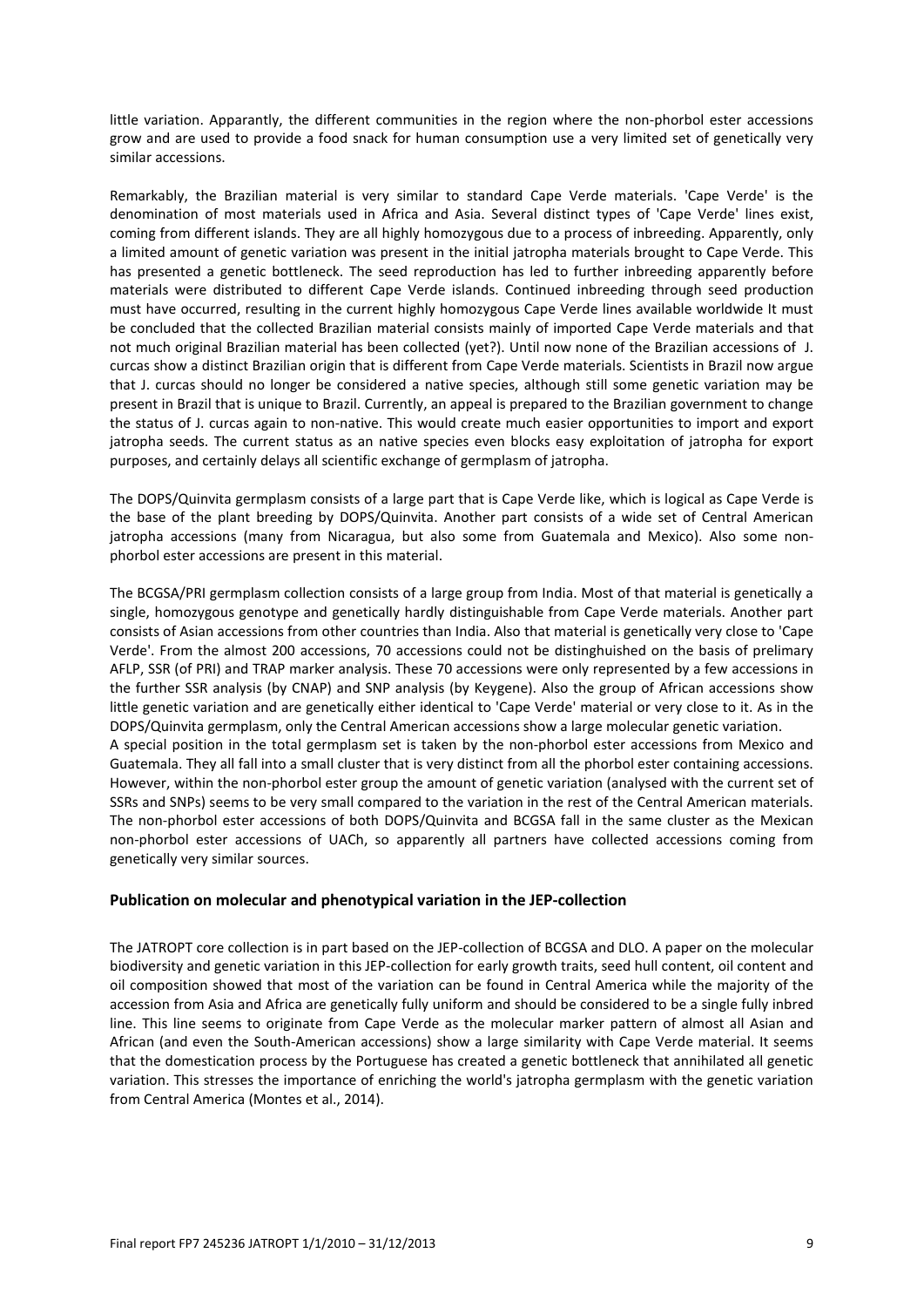### **Design of a coreset of jatropha curcas lines**

The dataset generated on the germplasm lines was also used to advice on the construction of a core set of Jatropha curcas lines, which is a reduced set of lines capturing most of the genetic diversity.

The development of the core set of accessions was based on the genetic marker map generated for the Quinvita mapping population in which most SNP markers were mapped (see WP2 for the genetic marker map development). A statistical method (SSBL, sumsq bin length) was used to optimise the number of unique recombinations in the core set, with a bin being defined as a genome segment bordered by two recombinations (Vision et al. 2000). Different subsets were generated with increasing numbers of individuals. Using this method, which optimizes for the number of unique recombinations, and therefore for the distribution of markers over the genome, a subset of 70 to 90 individuals proved sufficient to cover all genetic variation; a list with this core set is provided in the Appendix to D1.01 Keygene - Molecular Biodiversity Analysis of JATROPT collection (uploaded as other document).

#### **Maintaining the global core set after the JATROPT project**

Maintaining the global core set after JATROPT is not a deliverable of JATROPT. The accessions in the core set are currently being maintained by the partners owning these accessions. A large part of the core set (> 50 accessions) is maintained in one location at BCGSA in Guatemala.

# **G x E-analysis of selected germplasm on different continents**

Nine advanced or often used accession of jatropha were evaluated in India, Madagascar, Mali, Cape Verde, Brazil and Guatemala. Three accesssions were 'non-toxic' accessions (not containing phorbol ester in the seeds) and the other six accessions did contain phorbol ester in the seeds. Two non-phorbol accession originated from Mexico and one from Guatemala. Two accessions originated from Cape Verde and two from India (one a typical Cape Verde type and the other the result of interspecific hybridisation of *J. curcas* x *interregima* (backcrossed to *J. curcas*). In a separate test, three Brazilian accessions were compared to Cape Verde type accessions on Cape Verde an in Guatemala. These three Brazilian accessions proved to be genetically almost identical (on basis of the DNA-marker analysis in the biodiversity analysis) and also showed the same performance (in terms of morphological development and yield) as standard Cape Verde types (as available from Quinvita and BCSGA).

WP1 has demonstrated that GxE interaction in a set of nine advance accessions is not large for environment in which the productivity of jatropha is high. It proved that the locations in Mali and Madagascar had a slow development towards total crop coverage and total light interception, and thus the nine accesssion all showed depressed yields in these two countries. In these two locations, the order of performance deviated considerably from the order in the more productive locations. Apparently, both environment need locally adapted material and perhaps improved, locally adapted agronomy practices. Still, a local accession from Mali (included as a reference accession in the Mali GxE trial) , did not perform any better than the nine accessions tested there.

The performance of these nine accessions in Guatemala and Cape Verde showed a large positive correlation for seed and oil yield (with R2 = 85 %), showing an absence of GxE interaction for seed and oil yield (the order of performance of accessions is the same in Guatemala and Cape Verde). The order of seed yield performance of these nine accessions in Guatemala and Cape Verde correlated also highly with the performance in India (except for two accessions that underperformed in India). This last observation shows that GxE- for seed yield can occur. Although, generally, for the areas with higher productivity jatropha the performance order does not change, this is not true for all accessions. This means that prior to introduction of high yielding varieties developed in one region in another region the suitability for that new region should always be tested to avoid that farmers will run the risk of using an inferior genotype for their situation.

A yield component analysis revealed that genetic differences in seed and oil yield is almost only determined by the number of seeds per tree (and the plant density) and the weight per seed; the seed yield is the the product of number of branches, number of fruits per branch and number of seeds per fruit and the weight per seed. In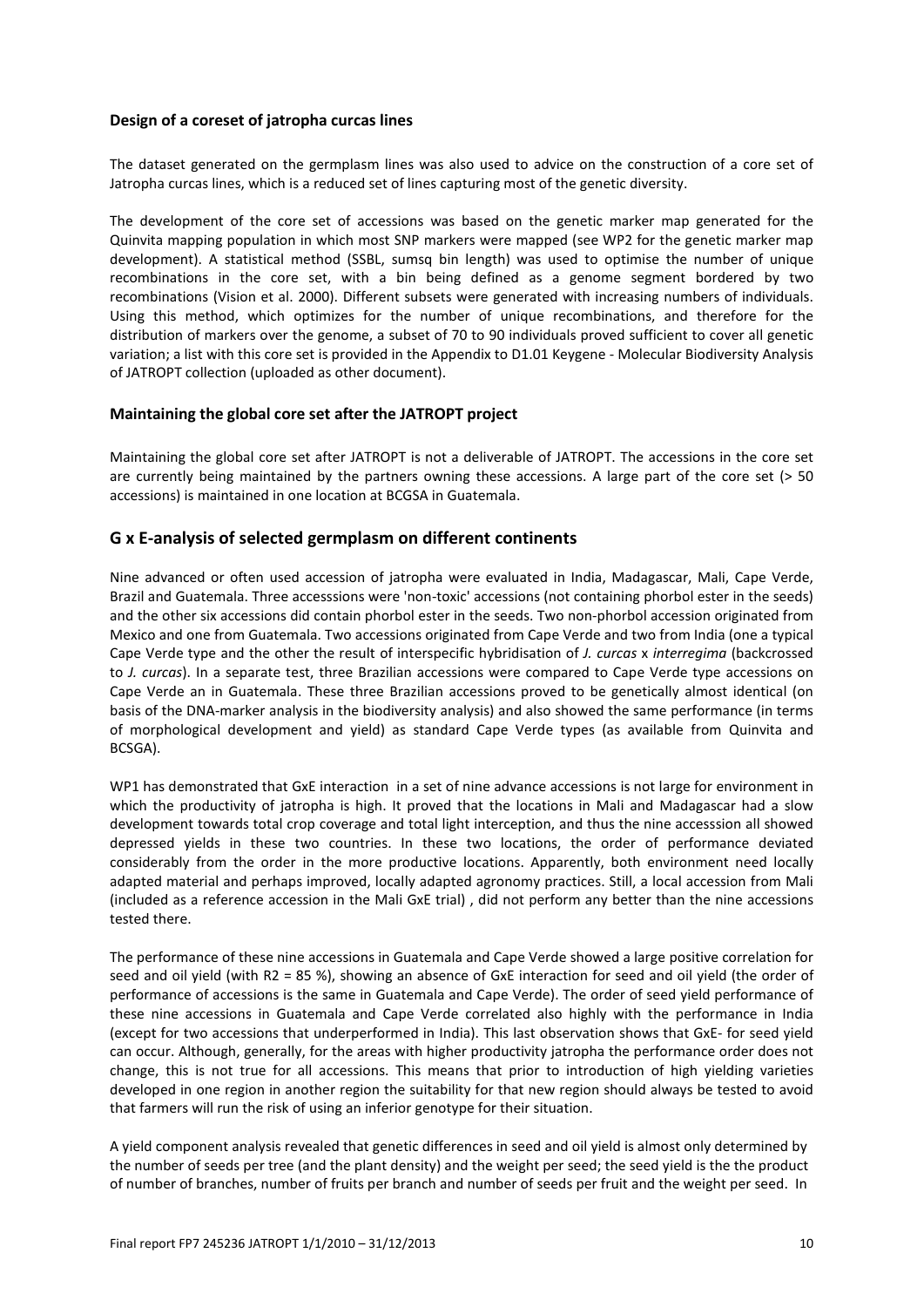all locations, but Mali, the number of seeds per fruit was three, but in Mali in the first year it was only about 2, but reached a value of 2.7 seeds per fruit in the third year. Oil content, estimated seed hull content and estimated seed meal content did not significantly differ between accessions. Apparently, the first goal in plant breeding should be to increased the number of fruits and seed per tree and to select accessions with the highest weight per seed.

# **Field trials for evaluations of 4 mapping populations**

Field trials for the evaluation of the four mapping populations have been set up and evaluations results were obtained that were used in WP2 for the QTL-analysis on phorbol ester and yield related traits. A set of in total about 1000 F2-plants has been evaluated. The mapping populations of Quinvita can probably not be maintained as Quinvita Group had to stop its activities. The two mapping populations of BCGSA in Guatemala are maintained by BCGSA in collaboration with DLO.

# **Diallel crosses**

Offspring of 14 F1-families of crosses (1 cross did not give seed) of the half diallel and six S1-offspring from selfings of the six acessions were obtained (about 100 seeds each). The six accessions used were: BCGSA101, BCGSA102, BRA101, BRA102, DOPS101, UACH101. UACH101 does not contain phorbol esters in the seed, while all other accessions do contain phorbol esters in the seed. A set of crosses between the six most important accessions of the GxE trial were made, including the selfings of these lines. This set of crosses constitutes a set of diallel crosses that will form a starting point for further breeding.

# **Conclusion on WP1**

WP1 has analysed the genetic variation in world-wide collection of accesssion and has defined a core set of accession that when maintained can cover all genetic variation present in the total JATROPT collection.

WP1 has demonstrated that GxE interaction (even when testing accessions selected in one continent and evaluating them on other continents) in a set of nine advance accessions is not large for environment in which the productivity of jatropha is high. It proved that the locations in Mali and Madagascar had a slow development towards total crop coverage and total light interception, and thus the nine accesssion all showed depressed yields in these two countries. The performance of these nine accessions in Guatemala and Cape Verde showed a large positive correlation for seed and oil yield (with R2 = 85 %), showing an absence of GxE interaction for seed and oil yield (the order of performance of accessions is the same in Guatemala and Cape Verde). The order of seed yield performance of these nine accessions in Guatemala and Cape Verde correlated also highly with the performance in India (except for two accessions that underperformed in India). This last observation shows that GxE- for seed yield can occur. Although, generally, for the areas with higher productivity of jatropha the performance order of genotypes/accessions does not change, this is not true for all accessions. This means that, prior to introduction of high yielding varieties developed in one region into another region, the suitability for that new region should always be tested to avoid that farmers will run the risk of using an inferior genotype for their situation.

# <span id="page-10-0"></span>**WP2 Genomics and genetic tools**

Economic cultivation of *Jatropha curcas* is currently hampered by both lack of knowledge of suitable agronomic practices and the availability of purpose bred varieties or cultivars. Compared with most crop species, the cultivation of *J. curcas* has been rather sporadic, and it has not therefore benefitted from a sustained programme of plant breeding aimed at increasing traits such a yield. Furthermore, current cultivation of *J. curcas* has relied on very limited germplasm. In Asia, Africa and South America, the *J. curcas* plants currently grown appear almost isogenic [\(Basha](#page-15-0) *et al.*, 2009; He *et al.*, 2011; Sun *et al.*, 2008). This genetic bottleneck is likely to be due to the export of only limited quantities of germplasm during the "domestication" of *J. curcas* by the Portuguese (Heller, 1996). Much higher levels of genetic diversity have been observed in Mesoamerica, which is thought to be the origin of *J. curcas* [\(Basha](#page-15-0) *et al.*, 2009; He *et al.*, 2011; Ovando-Medina *et al.*, 2011).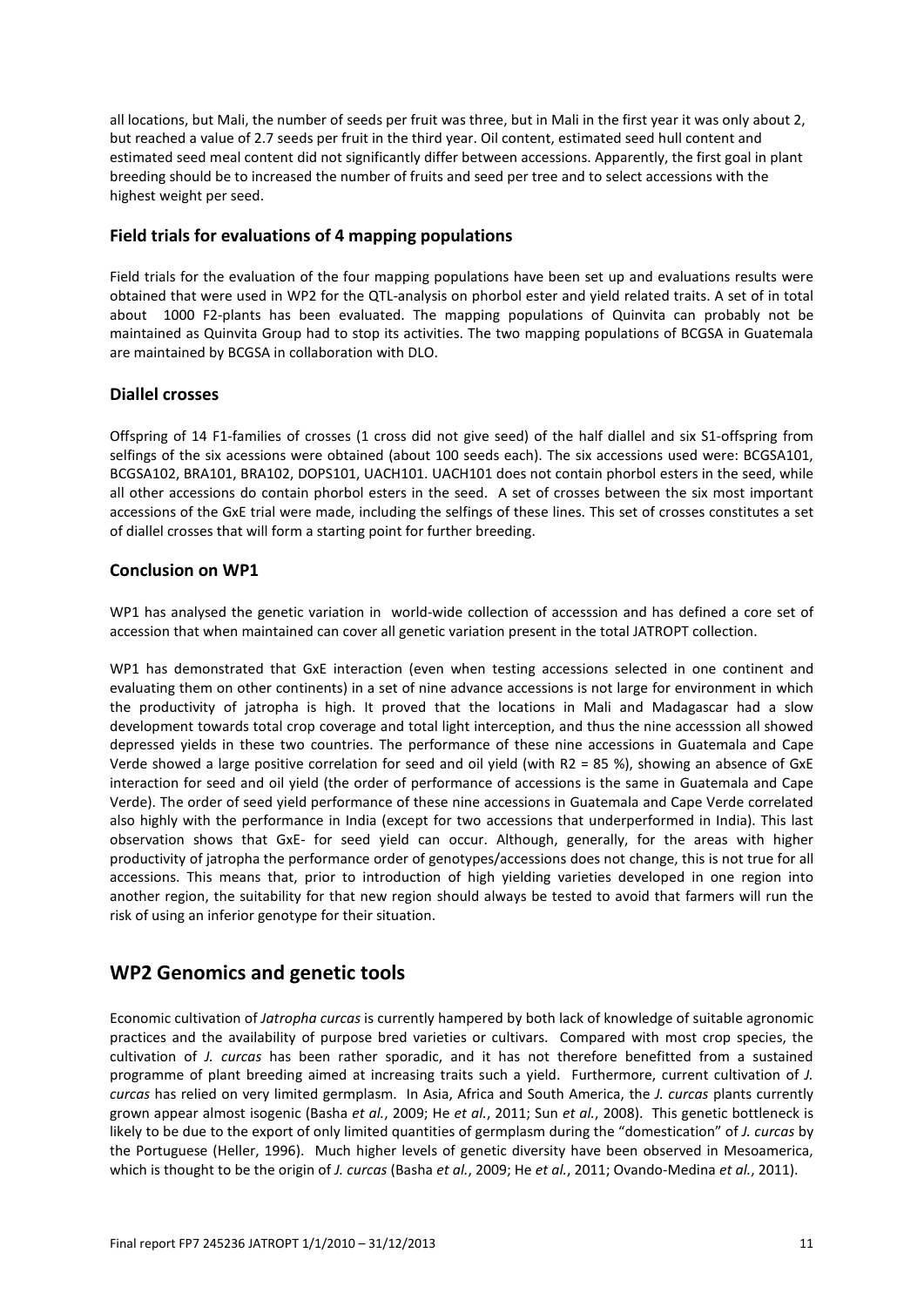The economics of *J. curcas* cultivation are also hampered by the presence of toxic diterpenoids (phorbol esters) within seeds. The seed meal from most oilseeds, which is rich in protein, can be converted into animal feed. The phorbol esters however, are not sufficient degraded by conventional seed processing methods, although they can be removed by performing an additional solvent extraction step (Brooker, 2009). "Non-toxic" types of *J. curcas* are known to occur, particularly within some regions of Mexico. These have been shown to lack phorbol esters (He *et al.*, 2011). These "non-toxic" types of *J. curcas* also show limited genetic diversity, and may not be suitable for commercial production of *J. curcas*. However, introgression of this trait into other genetic backgrounds could be a beneficial approach to creating new non-toxic cultivars.

The application of plant breeding has improved the yields obtained from the major commodity oilseeds (Vollmann and Rajcan, 2010), and a similar approach in *J. curcas* should also be adopted in order to create agronomically improved varieties of plant. Modern plant breeding is underpinned by molecular biology, and in particular, the use of molecular markers which identify genetic variation within the genome of a plant. These molecular markers can be used to assess genetic variation within germplasm collections, and idenfity genetically distinct materials. The identification of this genetic variation is important both for the selection of materials to be conserved within germplasm banks, and the identification of materials to be used in plant breeding programs.

The relative location and order of these markers can be determined and used to create a genetic map, and statistical analysis can be performed on the association between a particular trait and markers on the genetic map to identify quantitative trait loci (QTL). New varieties of plant can be bred containing multiple QTL, resulting in the pyramiding of beneficial traits which may contribute toward yield, disease resistance, or other qualities of the harvested grain (seed) which may improve its value.

The aims of second JATROPT work package are to develop the tools required to perform marker-assistant breeding of *J. curcas*. These included

- (a) A set of over 500 co-dominant molecular markers which can be used for genetic diversity analyses and plant breeding (*Deliverable D2.01*)
- (b) The creation of a medium density genetic map for *J. curcas* using multiple mapping populations segregating for a number of key traits. (*Deliverable D2.02*)
- (c) The identification of loci affecting a number of traits related to yield and seed toxicity (*Deliverables 2.03 and 2.04*)

Work Package 2 will therefore permit the modern plant breeding techniques that are currently used for other oilseed crops to be applied to *J. curcas*, facilitating the more rapid development of improved varieties.

# **Creation of a set of molecular markers for genetic diversity and linkage analysis**

A number of different types of molecular marker are available, and excellent summaries of their attributes are available in the published literature (Nyugen and Wu, 2005). The JATROPT consortium focused on the development of Single Nucleotide Polymorphism (SNPs) and Simple Sequence Repeats (SSRs). These markers are superior to other forms of molecular marker, as they co-dominant (i.e., provide information on both loci in a diploid), highly reproducible between laboratories, and can readily be converted into high-throughput assays.

The project aim was to create over 500 markers (for the combined or integrated map), as this should provide a sufficient density of linkage map for QTL analysis, and permit robust error checking of marker data to allow correction or elimination of genotyping errors.

Using the CRoPSTM technique (van Orsouw *et al.*, 2007), KeyGene identified over 1000 SNPs from a reduced representation libraries obtained from two genotypes used in the mapping populations provided by Quivita. Of these SNPs, 384 were selected 384 SNPs were selected for the design of an Illumina BeadExpress (BEX) assay (Assay Jatropha001).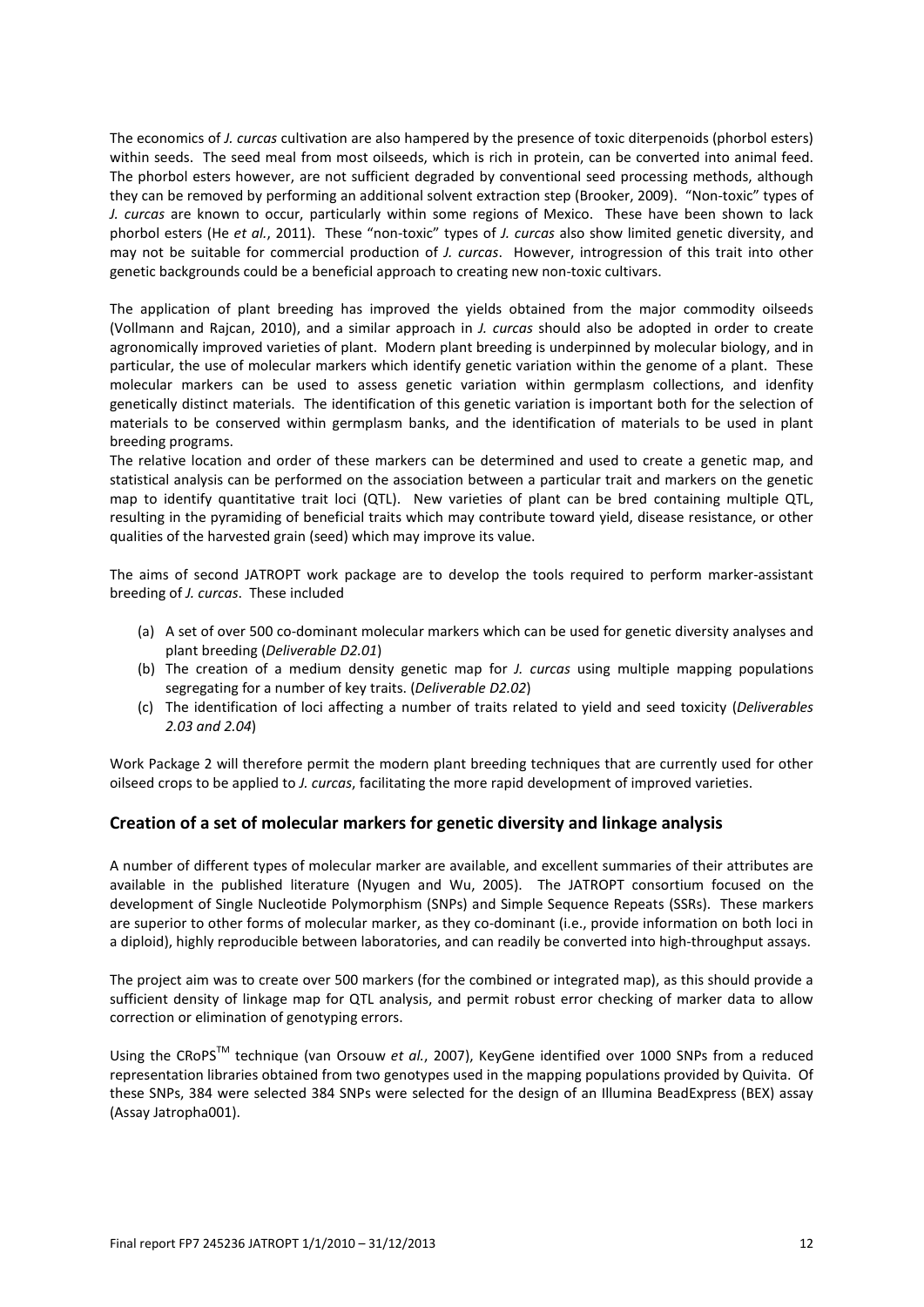CNAP identified over 100 SNPs from seed transcriptome data obtained from both toxic (King *et al.*, 2011) and non-toxic (unpublished) types of *J. curcas*. Over 70 of these were converted into SNP assays based on allele discriminating PCR.

CNAP also developed a number of SSR markers. Early in the project, SSR markers were identified by mining transcriptome data (King *et al.*, 2011) or by sequencing an SSR-enriched library created using the FIASCO protocol (Zane *et al.*, 2002). During the JATROPT project, a draft genome sequence for *J. curcas* was released (Sato *et al.*, 2011). SSR markers were also mined from this data. A number of SSR markers developed by other research groups were also used, particularly for the purpose of maintaining consistent numbering and orientations of linkage groups between the output of the JATROPT consortium with an interspecific map produced by another research group (Wang *et al.*, 2011). In total, over 300 SSR markers were tested. Not all were found to be polymorphic, but 137 markers were used in the construction of linkage maps for Deliverable 2.02.

AFLP markers were also used locally by some of the JATROPT partners for the purpose of preliminary analysis of materials for inclusion within the global germplasm analysis.

The sequences of the SSR and SNP markers have been made publically available as part of an open-access peerreviewed publication by JATROPT consortium members (King *et al.*, 2013).

# **Construction of four F2 linkage maps for** *J. curcas*

Both Quinvita and BCGSA provided two  $F_2$  mapping populations containing at least 200 individuals per population. Each of these mapping populations were segregating for a number of traits, some of which are described in the consortium's 2013 publication (King *et al.*, 2013). DNA extraction and genotyping were performed by both KeyGene and CNAP. Individual  $F<sub>2</sub>$  linkage maps were then constructed using CRI-MAP software. After performing a number of error-checking steps using an iterative approach, a single consensus genetic map was then constructed using the data from all four mapping populations. The individual linkage maps of each of the mapping populations are available as part of the consortium's 2013 publication (King *et al.*, 2013). The total genetic distance of this integrated map was 717.0 cM, with an average marker density of 1.5 cM and 1.8 cM for all and unique loci respectively. There are relatively few gaps within the integrated map, with only two pairs of loci separated by more than 15 cM, 7 pairs of loci by more than 10 cM, and 30 pairs of loci by more than 5 cM.

Although marker densities and numbers were lower for the individual maps, the average density and length was in each case still high compared to first generation maps for most species. The least populated map (G51 x CV) still contained 253 markers and had a mean density of 3.3 cM based on unique loci. The marker coverage on all four maps is sufficient for interval mapping, where an interval of 10 cM is regarded as adequate (Mayer, 2005).

In conclusion, the linkage maps produced by the JATROPT consortium provide a valuable resource for the QTL mapping and subsequent marker assisted breeding. These are the first published maps created for populations obtained from crossing only within the *J. curcas* species, and these results will be valuable to those creating mapping populations using other *J. curcas* germplasm.

# **Identification of loci for quantitative traits**

The four mapping populations described used in this study were segregating for a number of traits. QTL were identified for the following traits:

Plant height Number of seeds per plant Stem diameter Fatty acid composition Canopy diameter Seed weight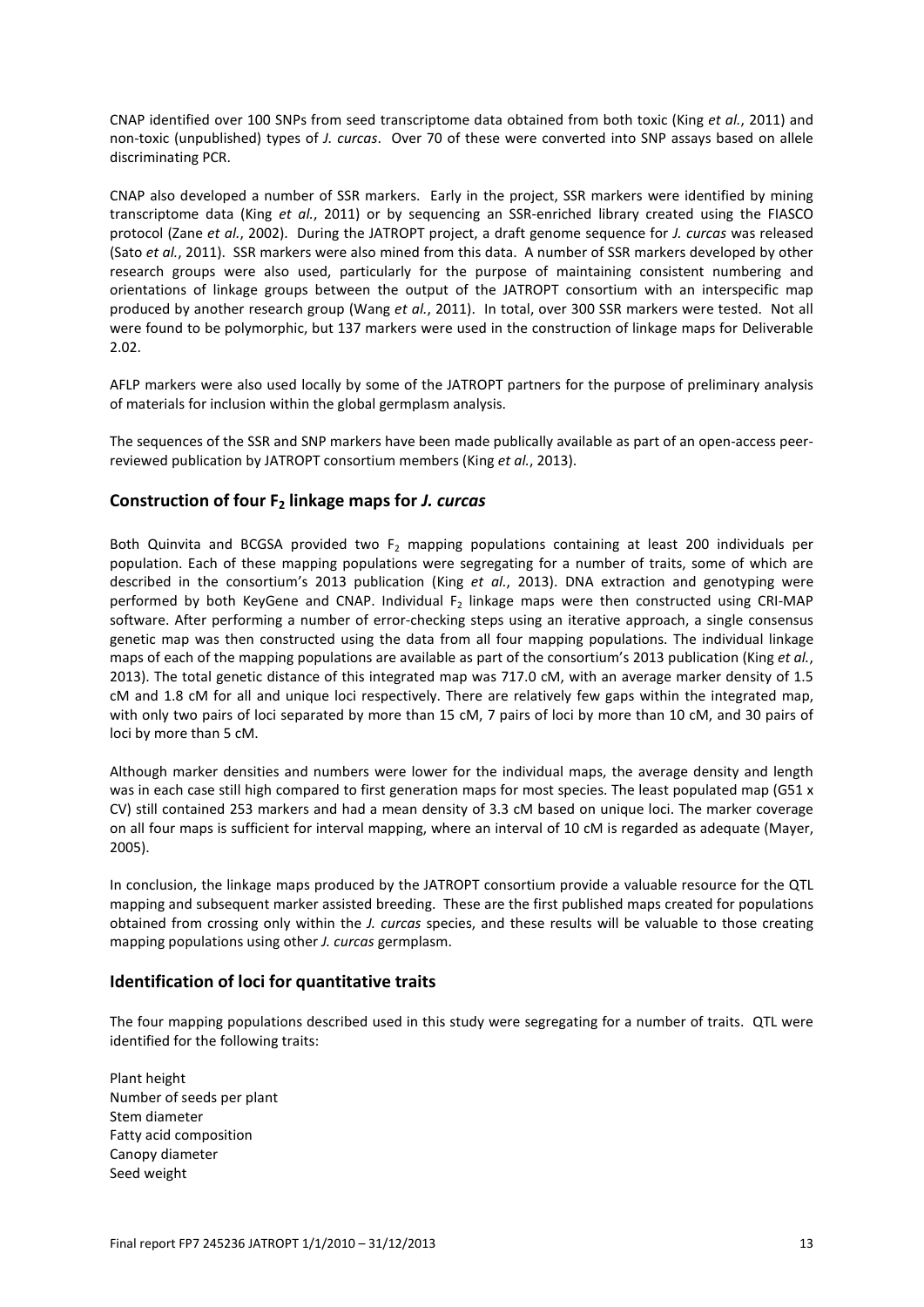Number of branches Oil content of seeds

Significant correlations were observed between the vegetative traits and the overall seed yield per plant. The consortium have identified a number of QTL for theses traits which can be introgressed into other genetic backgrounds to create improved varieties of *J. curcas* by using the flanking DNA-markers of these QTL in marker assisted selection and plant breeding.

# **Identification of a locus controlling seed toxicity in** *J. curcas***.**

As a prerequisite to mapping the locus (or loci) responsible for seed toxicity, the inheritance of the phorbol ester (PE) biosynthesis trait was studied. Our previous investigation into the distribution of PE within the seeds of *J. curcas* revealed that although most of the PE was present within the endosperm of mature seeds, the highest concentration of these diterpenoids was present within the maternally derived inner layer of the seed coat referred to as the tegmen. The distribution of phorbol esters within the endosperm is also not uniform; much higher concentrations were observed in the outer (seed coat facing) endosperm layers than the inner (embryo facing) layers (He *et al.*, 2011). Sujatha *et al.*, have demonstrated previously that non-toxic plants pollinated by toxic plants bear non-toxic seed, and vice versa (Sujatha *et al.*, 2005). Together, these observations suggest that the PE biosynthesis may only occur within the maternal tissues.

The phorbol ester content of seed produced from reciprocal crosses between toxic and non-toxic varieties of *J. curcas* was analysed). Genotyping of the endosperm from F<sub>1</sub> and F<sub>2</sub> seeds was also conducted using a subset of SSR markers to confirm that crosses were genuine (data not shown). PE-ve maternal plants cross-pollinated with pollen from PE+ve plants produced only seeds lacking PE, whereas PE+ve maternal plants cross-pollinated with the pollen from PE-ve produced seeds contain PE. Self-pollination of F1 plants derived from both PE-ve (female) x PE+ve (male) and PE+ve( female) x PE-ve (male) crosses resulted in F2 seed all of which contained PE, because the resulting F1-plants from these crosses all are heterozygous (PE+/PE-) and when these F1-plants are used as female (with selfing these plants operate as male and female) all selfed F2 seed would be containing PE under a maternal control model. Open pollinated seeds were collected from F2 plants. 31 out of 120 plants analysed produced seeds lacking phorbol esters. The trait did not segregate within seeds collected from an individual plant. These observations are consistent with a genetic locus causing seeds to lack phorbol esters being encoded on the nuclear genome, and the phorbol esters being synthesised only within maternal tissues. The 3:1 segregation also confirms that PE biosynthesis is a dominant monogenic trait.

The maternal control of phorbol ester biosynthesis has some important implications for cultivation of this crop. These data on the inheritance of phorbol ester biosynthesis indicate that as the embryo/endosperm genome does not control PE biosynthesis, there is no risk of maternal non-toxic plants bearing seed containing phorbol esters due to cross-pollination by a toxic plant. This observation means that guaranteeing production of nontoxic seeds should be feasible even in locations where genotypes producing toxic seed are growing.

To conduct linkage analysis for loci controlling phorbol ester biosynthesis, the data from the 120  $F_2$  plants in mapping population G33 x G43 was analysed. Although the presence of phorbol esters is a qualitative trait, the data was scored quantitatively as the actual concentration of PE present may be influenced by whether the plant is heterozygous at the PE locus. The QTL analysis was performed using GridQTL, and resulted in the identification of a single locus at 41 cM on linkage group 8 of the G33 x G43 linkage map. The 95 % confidence intervals for the QTL position were 31 to 49 cM (18 cM length). On the map for this population, the two flanking markers were positioned at 34.8 cM (JCT3) and 47 cM (1401433 | 12335072) respectively, which is a gap of 12.2 cM. Further analysis of the data confirmed that all F<sub>2</sub> individuals which were homozygous for the G43 (non-toxic) alleles at both these positions yielded seeds which did not contain PE. This confirms that the mutation responsible for the lack of PE within non-toxic seeds must reside between these two markers. The mean values for the PE content of the F2 plants which were heterozygous at these two alleles was also significantly less than the plants which were homozygous for the G33 (toxic) alleles (p<0.01).

The QTL analysis of phorbol ester content based on seeds collected from 120 F2 plants in mapping population G33 x G43 for linkage group 8 showed DNA-markers very closely linked to the monogenic phorbol ester traits. Further, genotypes were found from the cross that had zero kernel phorbol ester in the seeds collected from F2 plants which were homozygous at the two markers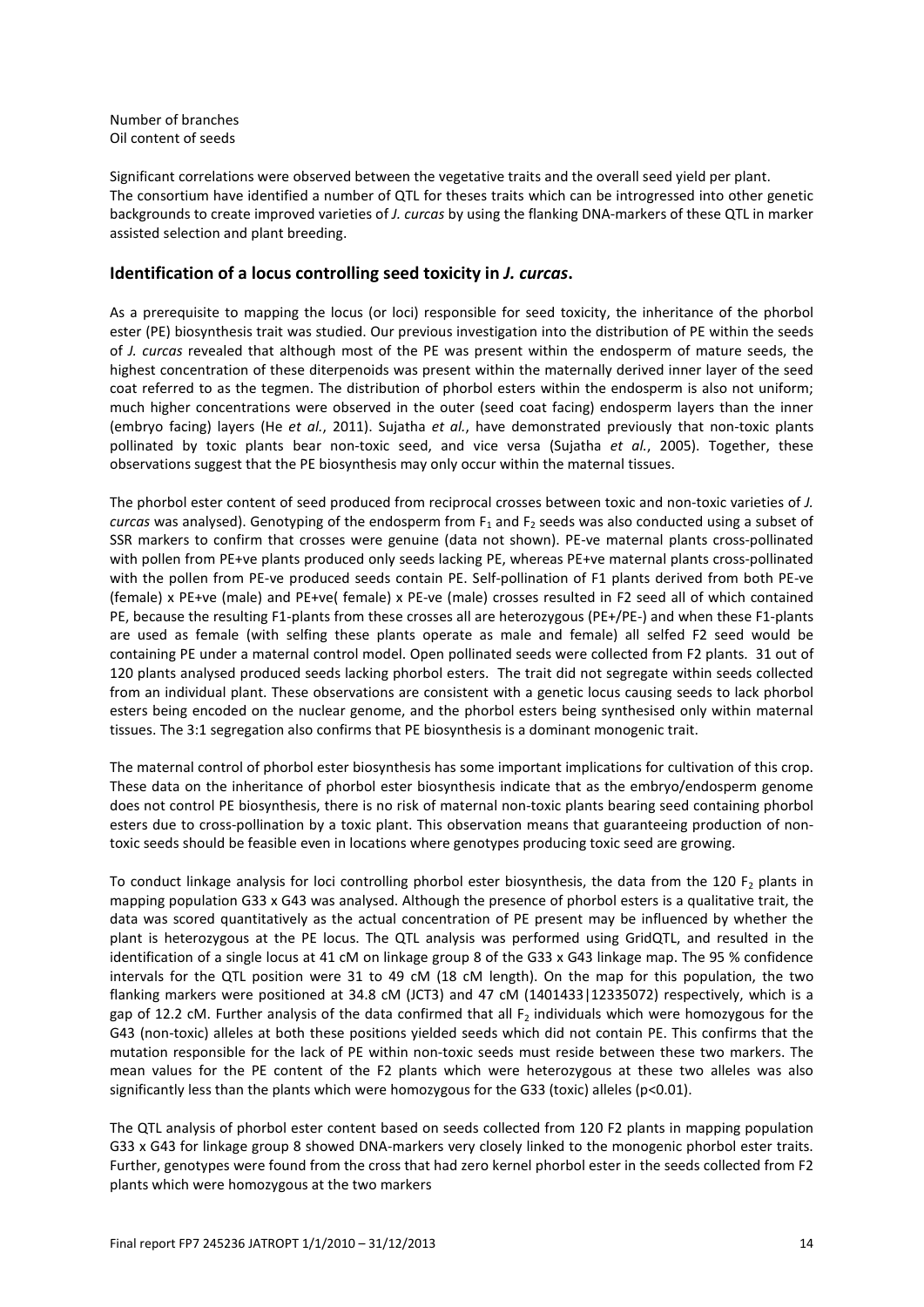To conduct finer mapping of the locus controlling phorbol ester biosynthesis, two strategies were used. First, blastn searches were performed against the J. curcas genome sequence (Hirakawa et al., 2012; Sato et al., 2011) using the markers which mapped in at least one of the other populations in this study, or had mapped in the interspecific cross produced previously (Wang et al., 2011). The scaffolds identified from these blastn searches were then mined in-silico for SSR sequences. Those sequences found to be polymorphic were genotyped in mapping population G33 x G43 then added to the linkage map. As a second approach to increasing the map density in the region containing the locus responsible for PE biosynthesis, a comparative mapping approach was used which exploited the microsynteny (co-linearity) between the J. curcas and Ricinus communis genomes. Where synteny exists between chromosomal regions of these two species, it is possible to infer the relative positions of J. curcas genes based on the larger R. communis assemblies. The synteny analysis revealed a number of syntenic blocks on linkage group 8 of J. curcas. In particular, the R. communis scaffold 30174 mapped to two regions of J. curcas linkage group 8, one of which was located near the locus for PE biosynthesis. A number of additional SSR markers were created from J. curcas scaffolds which were syntenic with this R. communis scaffold. Analysis of the seed PE content data with the genotyping data indicated that genetic locus conferring absence of PE biosynthesis resides between makers NG285A and G273A. The genetic distance of this region is 2.3 cM. Our ability to map this trait to less than this distance is limited by a breakdown in synteny to the castor genome in this region (and a lack of further progeny with informative recombination events in this region.

The identification of a locus controlling phorbol ester biosynthesis also permits the "non-toxic" seed trait, which occurs naturally within only a limited set of germplasm, to be introgressed into other genetic backgrounds. The ability to improve the economics of J. curcas cultivation by allowing the meal to be converted into animal feed is also a significant advance in J. curcas breeding. The mapping of the mutation responsible for the lack of PE biosynthesis to within a relatively small region of the genome means that it will now be possible to breed new high oil yielding varieties of J. curcas which lack phorbol esters. This 2.3 cM region is likely to represent less than 1 % of the entire 717.0 cM genome, which means it will be possible to remove large portions of the remaining genome of the non-toxic variety, which may contain many undesirable alleles, by backcrossing.

# **Conclusion on WP2**

WP2 has achieved the development of a publicly described set of DNA markers (> 100 SSR and 384 SNP markers). These markers have been applied to a global biodiversity analysis (see WP1) and the analysis of segregation of agronomically important traits in four mapping population. The world's first public J. curcas genetic marker map was published by JATROPT (previous marker maps were generated using a J. curcas x interregima cross, and could not show segregation of genetic traits variable in J. curcas as no such large genetic variation within J. curcas was ever shown. A single QTL (with very closely linked DNA-markers) was found for the non-phorbol ester trait of the Guatemalan non-phorbol ester accessions and multiple QTLs were found for seed and oil yield and yield related traits.

# <span id="page-14-0"></span>**WP3 Sustainable** *Jatropha curcas* **production systems**

WP3 has set out to collect experimental data on agronomy and jatropha production system (including data on crop production of other crops used in the areas where jatropha production is investigated). Large scale agronomy trials have been carried out in India, Madagascar, Mali, Brazil, Mexico and Guatemala. A standard experimental design was developed to enable the estimation of production functions of jatropha in various environments. Data were collected on the initial growth curves of jatropha using a combination of destructive and non-destructive harvests to determine the development of the leaf area index of jatropha. Light interception by leaves of a crop are the main driving force of plant production.

The ultimate aim of WP3 was to develop experimental dataset that will help to assess the feasibility of jatropha production. To this purpose, it is insufficient only to use experimental production curves, as experimental production functions are only valid for the specific location, with the specific management and weather conditions of the season in which such experimental production functions are measured. For a general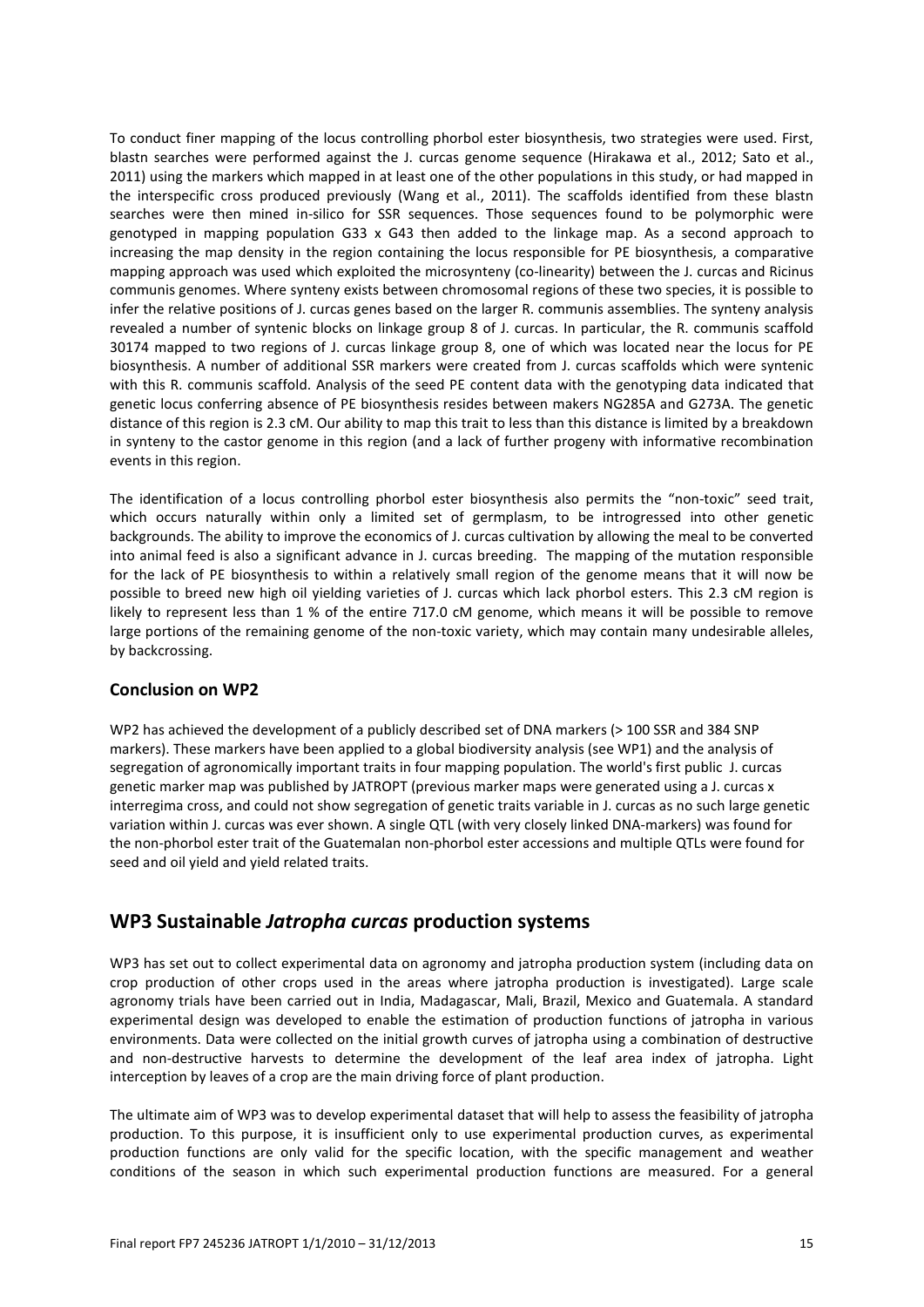assessment of feasibility of jatropha production, functions predicting the production of jatropha biomass and valuable products need to be developed that can also predict this production for a new location on the basis of climate data or weather data, and the specific soil qualities and management applied. Therefore, WP3 aimed at abstracting from the individual experimental trials to a formulation of crop physiological, mechanistic model to estimate jatropha production, also for situations were no experimental data are yet available. The use of such a simulation model can help in deciding whether specific locations are suitable for jatropha production and in assessing the level of jatropha production that can be obtained. For that purpose, three levels of production need to be determined: 1. the potential production level only limited by the amount of light interception, 2. the water-limited production that depends on the availability of water for crop evapotranspiration and the water use efficiency of jatropha, 3. the plant nutrient limited production (for which nitrogen proves to be the most limiting factor, but only when an adequate amount of potassium and phosphorus has been applied). As nitrogen inputs and nitrogen cycling are by far the most energy intensive inputs and cause the largest CO2 equivalent emission, through the energy use in production of nitrogen fertiliser and the N2O-emission from Ncycling, we have given priority to investigating the impact of nitrogen nutrition.

The impact of potassium and phosphorus application can, however, be very large and the costs of potassium fertiliser can have a very high impact on the feasibility of jatropha. For the moment, these effects have not been taken into account as a limiting factor, but in the later economic analysis, cost of potassium (K) and phosphorus (P) fertiliser have been taken into account. The modelling approach can already be helpful not to estimate a limiting effect of K and P, but to estimate the necessary amount of K and P that should be supplied to be able to reach the nitrogen or water limited production levels.

The agronomic data contain a wealth of information that is not even fully explored yet. All data collected from 2010 until the end of 2013 are centrally stored and available standardised Excel formats.

#### **Agronomy trials in India, Madagascar, Mali, Brazil, Mexico and Guatemala**

First, a set of agronomy trials was set up. A variety of factors determining the growth of jatropha were investigated: 1. growing jatropha as mono-culture, with an intercrop or in hedges, 2. the effect of planting density (1,250 trees per hectare of 2,500 trees per hectare) and the effect of interplant distance in the hedges, 3. the effect of nitrogen fertiliser (0, 90 or 180 kg N per ha in the later years of production and half these rates in the first or first two years), 5. growing jatropha under rain-fed conditions or with irrigation.

#### **Crop physiological crop model development**

Second, the trial data were analysed to parameterise a new mechanistic crop model for jatropha, and third, the crop model was used to make a world map indicating for 50  $\times$  50 km blocks the suitability for jatropha production. Special attention was given to the restart of production of leaf area after the dry period as leaf production is not driven then by light interception, but by remobilisation of reserves from the stem and branches. This last process, typical of perennial crops, is especially important for a correct estimation of leaf area index development (and therefore of light interception that drives the production in a new season). It proved necessary to use experimental data on this regrowth after a rest period to initialise this regrowth pattern in the model.

A validation of this new crop model was carried out by using the outcomes for the specific soil and weather conditions in the agronomy trial areas and to compare the outcomes with the real experimental data, for the data from the India trial which was the most advanced trial (planted already early in 2010). It proved that the using the measured leaf area index development and the radiation and rainfall data, that the new model based on an adaption for jatropha of the LINPAC simulation model (Jing et al., 2012) could predict the water-limited production of the India trial satisfactory. The model predicted rain-fed production levels of about 3,500 kg of seed per ha, which was also the experimental level of yield obtained.

<span id="page-15-0"></span>Jing Q., Conijn J.G., Jongschaap R.E.E., Bindraban P.S. (2012) Modeling the productivity of energy crops in different agro-ecological environments. Biomass & Bioenergy 46:611-633.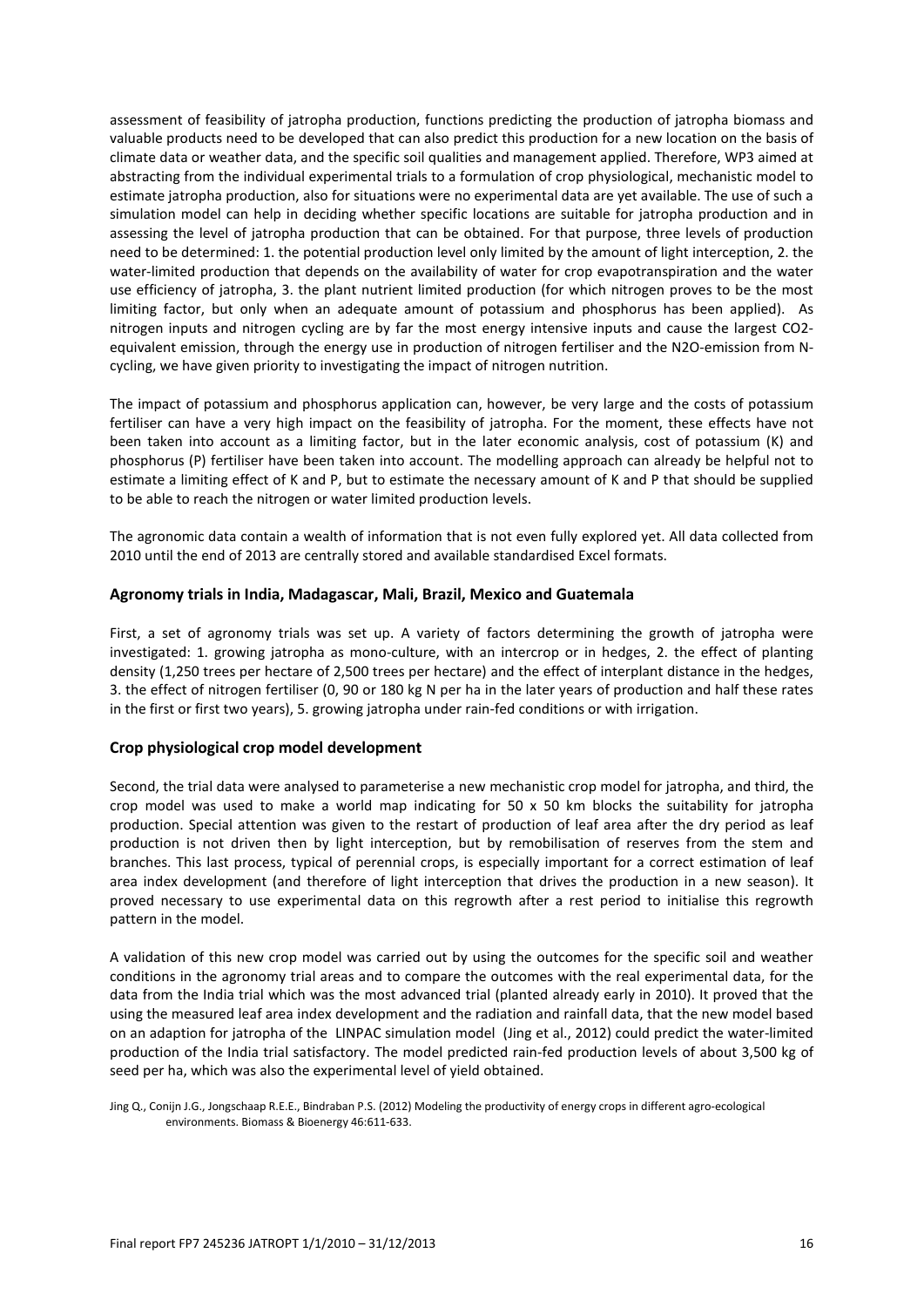### **A global map indicating suitability for jatropha with a 50 x 50 km resolution**

Third, using this validated, mechanistic model, for all 50 x 50 km blocks in the world, the production potential of jatropha was calculated. Besides using the productivity level that would be possible, other criteria were used that should first be fulfilled, before it may be assumed that any jatropha production would be successful (e.g. temperature below zero, at least one month without rainfall). The outcome of this research is a global map indicating the suitability for jatropha production on a scale of  $50 \times 50$  km. Jatropha is assumed to be feasible between the tropics of Cancer and Capricorn and generally no areas were found were jatropha would be feasible outside these tropics. However, within the tropics, the suitability for jatropha varies enormously. This global map is presented in the Deliverables of the project and will be published together with a publication on this new crop physiological, mechanist crop production model for jatropha.

The results confirm the large potential area for jatropha cultivation. However, when taking into account some jatropha specific criteria concerning absence of frost, the availability of at least one month without (excessive) rainfall the really suitability area becomes smaller. No cross-checking of the suitable areas found has been done yet with the existing land use (e.g. natural, protected areas, other crops). Such cross-checking will further limit the potential area, until a sustainable and economically feasible potential growing area will remain.

# **Link jatropha accessions (G) with information on growth performance and development in different soil and climate conditions (E) and management (M)**

For each of the trial locations of the GxE and agronomy trials, the estimates on LAI development were determined on the basis of newly developed allometric relationships between the number of branches, the number of leaves per branch and the average size of leaves.

Using the weather data for these locations, the new crop model predicted the course of LAI in time, and the biomass and seed yield development. In this way, a reference yield level was determined with which to compare the actual yield levels obtained as an indication of whether either light was limiting, water was limiting or nitrogen was limiting. If yields would in practice be even lower than the predicted nitrogen-limited yield, this would be an indication that the specific soils, climate/weather induce the wrong type of development or that biotic factors (pests and diseases) play a role.

For the India trial, a good correspondence between the outcome of the model and the experimentally determined yields was found. In some other places, the model predicted that moderate yields would be possible, but in practice hardly any yield was obtained. For example, in Guatemala, at the location of FAUSAC, specific conditions prevailed that caused leaf loss during the season and abortion of flowers (for example very strong mountain winds, very high humidity in some parts of the season, and (too) low temperatures in other parts of the season). In Brazil, a biotic factor was responsible for problems in yield formation (a new disease in jatropha Phakopsera arthuriana was the cause of problems with black spots and no seed yield was obtained).

In the absence of such factors, the jatropha LINPAC model adequately predicts LAI, biomass and seed yield formation.

#### **Life Cycle Analysis, including energy and GHG balances of jatropha production systems**

As a basis for Life Cycle Analysis (LCA) of jatropha products (and bio-energy products derived from jatropha products data were collected for the situations in India, Mali and Brazil on environmental effects of jatropha production systems (energy costs, CO2-emission from nitrogen cycling and nitrogen fertiliser use and other factors) and converted to EXCEL sheets with to evaluate LCA for different jatropha cultivation systems and towards different end-products (e.g. bio-electricity, bio-diesel, bio-gas from lignocellulose). Already two LCA analysis publications have appeared, a first publication on an LCA for the Mali case (which was already prepared before JATROPT) and one paper directly resulting from the work in JATROPT (from Embrapa, Brazil). Details on all LCA-analysis performed (India, Brazil) are in individual partner reports and draft publications uploaded as 'other documents' in the ECAS reporting system.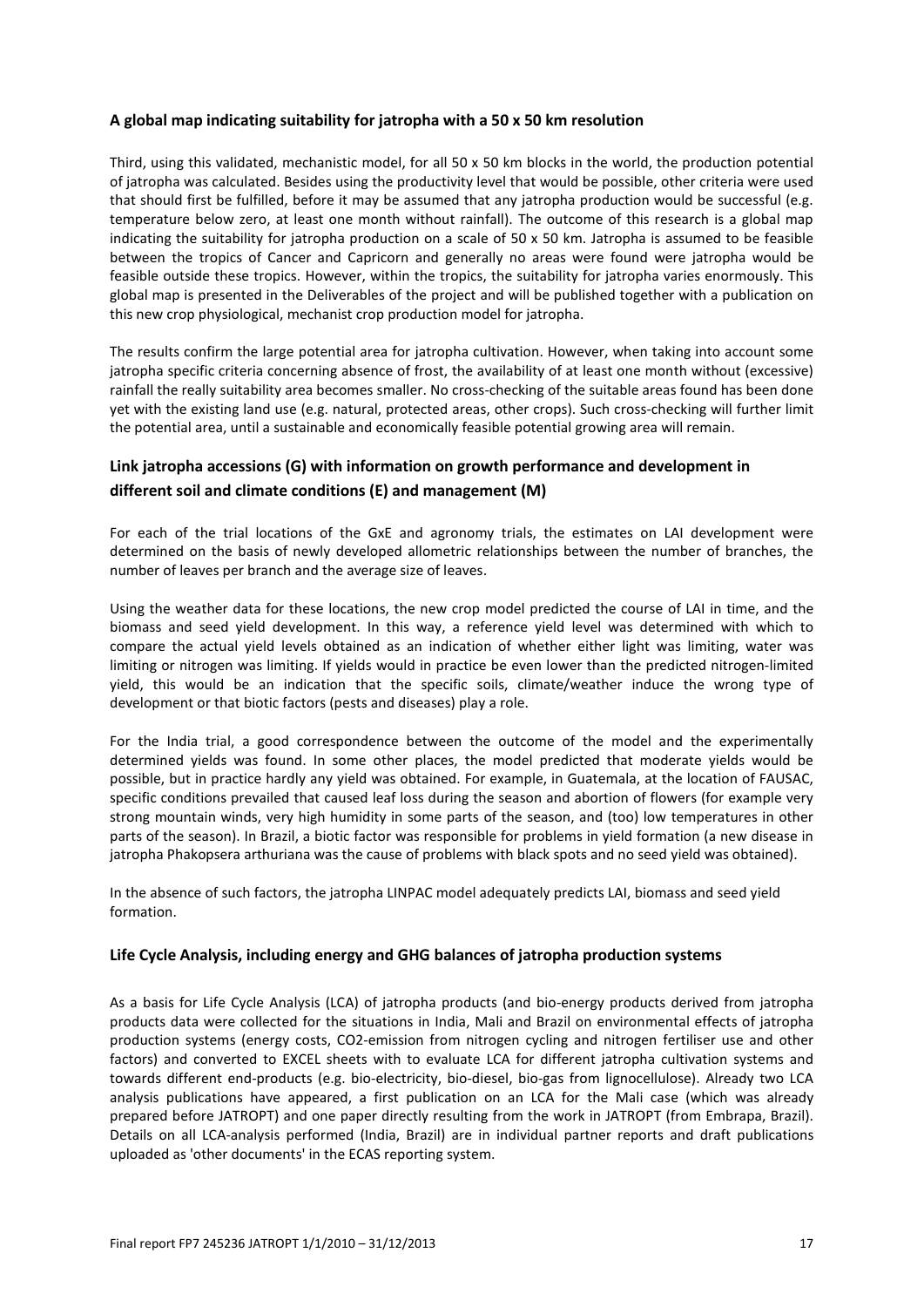The results of the analyses on Life Cycle Analysis and the energy and Greenhouse Gas (GHG) balances were input for the final integration of all data in a quantitative optimisation analyses framework (JATROPTIMAL) to be discussed later.

#### **Evaluate socio-economic impacts of jatropha production systems**

For all countries were agronomy trials were carried out, data have been collected on the local farming systems. The net returns on competing crops have been determined and compared with the cost/benefit analysis of jatropha production. Especially, the data from India provide a rich database of the cost of production and benefits from which clear conclusions have been drawn on the profitability of jatropha (relative to other crop choice for the same land). It proves that the regional opportunities with other crops play a decisive role in whether or not jatropha will be feasible. In regions with lower productivity of the other crops, jatropha will sooner be profitable for a farmer than in areas with production opportunities for higher value crops.

In Mali, an analysis was made of the labour productivity in different crops for different areas. Also, in Mali it proved that in some cases jatropha can be more profitable than the current worst option to a farmer.

Next to determination of the cost of production and the benefits of primary production of jatropha, economic data on world market prices for plant oils for bio-diesel, on fertiliser costs, labour costs and processing costs of the downstream processing (which together with the LCA data give the opportunity to carry out an integrated economic and environmental cost/benefit analysis. Also, food prices play a role in answering the question on whether jatropha will be an improvement to the livelihood of farmers and local consumption patterns. Farm gate prices and consumer prices for the main foods (cereal grains like maize, legume grains such as soybean or other beans and animal products like milk and meat) have been assembled to incorporate in the optimisation model that integrates the whole farming system (including food and feed crop production and animal production) and downstream processing until the final bio-energy products from jatropha.

# **JATROPTIMAL: a simulation tool to assess economic and environmental sustainability of jatropha farming systems and downstream processes toward bio-energy products.**

In order to achieve goal 3.2 Simulation tool to assess viability of different jatropha production and supply chains, quantitative optimisation model was developed for the Sustainable Livelihood Analysis of different designs of jatropha production system across a range of annual rainfall and with soils from poor to very good. This model (called JATROPTIMAL) integrates the knowledge gained from the experimental agronomy trials, the information on Life Cycle Analysis and the socio-economic information collected.

The production function used in JATROPTIMAL are derived from the production simulated with the mechanistic LINPAC based Simulation module for jatropha biomass production and Simulation module for valuation of jatropha feedstock diversification (from Deliverables D3.08 and D3.09).

The primary production system in JATROPTIMAL, consisting of three soil types from poor to good (but can be specified by the user). The farmer has a choice from four crop categories: cereal (maize), legume grain (soybean), forage grass and jatropha. Forage grass is used for dairy production.

The model determines on an annual basis how much water will become available for crop evaporation given the water holding capacity of the soil, the rootable depth of the soil and the rooting depth of the specific crop and information on annual rainfall and the distribution of rainfall, and the length of the rainy season. For each crop, specific parameters for water use efficiency, nitrogen response curve and dry matter and nitrogen distribution to different plant parts are specified. The model calculates the yields of food, feed and animal product (milk, or if desired by the user, meat), and the yield of jatropha, if chosen.

JATROPTIMAL analyses the result for a set of livelihood outcomes for different strategies (e.g. with and without jatropha, use of seed meal as feed or fertiliser, local bio-energy use or export of oil to Europe for bio-diesel), not only on farm income, but also on the farmers' food production, food supply for the region, the long term organic matter and nitrogen status of the soil, N-cycling in the system and the CO2-emission reduction and bioenergy production. The model, implemented in EXCEL, optimises net farm income, but with a range of conditions to ensure that production is not only sustainable economically. Any of the livelihood outcomes can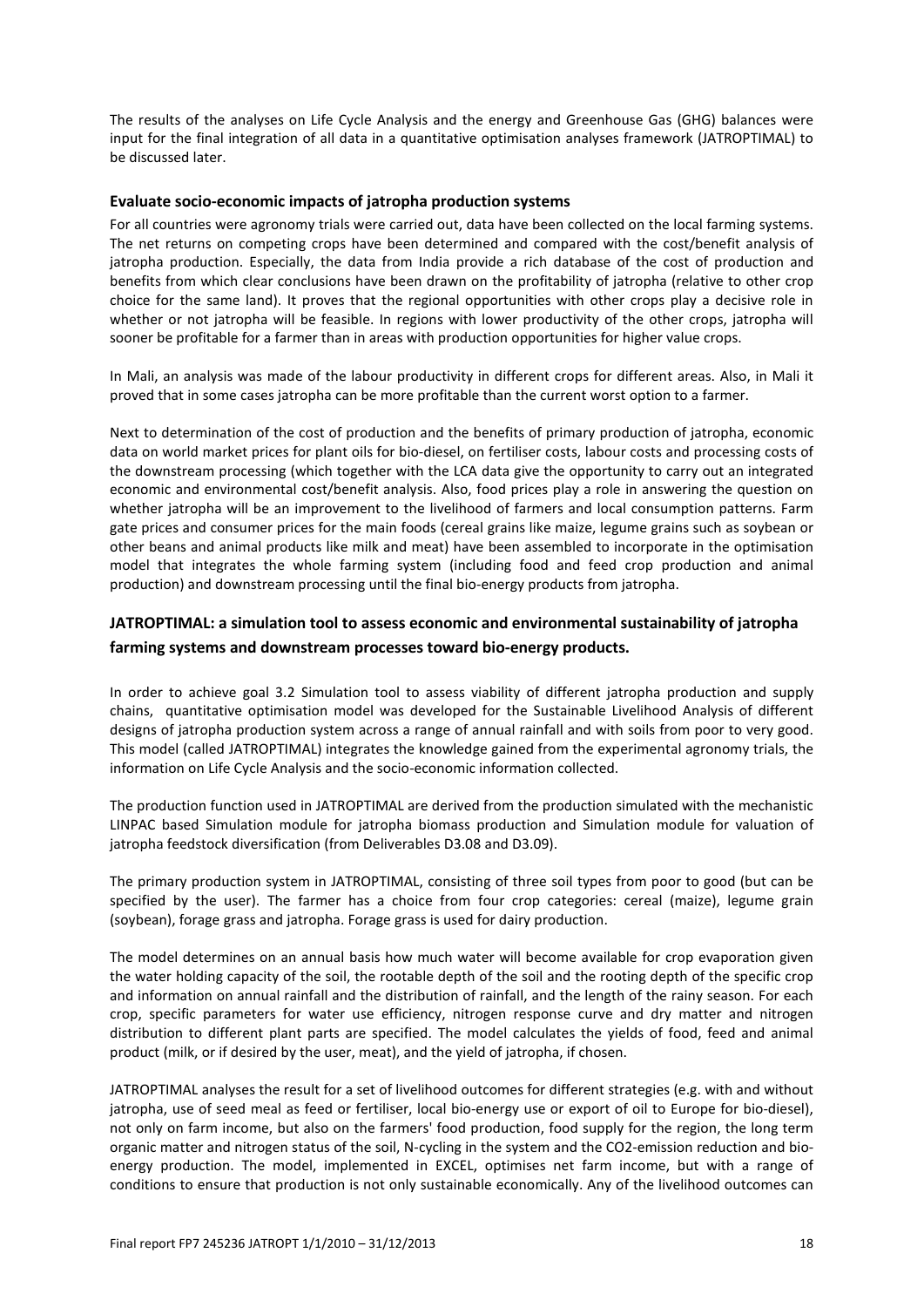be selected as the goal for optimisation, but we think that if a system is not better for a farmer, the farmer will not chose that strategy.

The model consists of several modules on the water balance, the nitrogen cycling, plant production, animal production, local processing (oil extraction and production of bio-electricity), international bio-diesel production, trade of food and jatropha products and a module that calculates the costs and benefits of all processes in financial terms, but also in terms of net CO2-emission reduction and net bio-energy production of the whole system. Environmental costs are allocated to food or bio-energy production on the basis of the farm gate value of the products for the farm production system and all costs of jatropha processing are allocated to jatropha bio-energy. In order to analyse the trade-off between bio-energy and food production, a module was added to determine for how many people the farm system can supply food on the basis of Daily Reference Intake values. The food demand of the farm is determined (on the basis of family size and farm size) and any surplus is sold.

The plant production module uses a summary model (based on a weekly water balance model) to relate annual rainfall to the amount of water available for crop evapotranspiration and converts this using the water use efficiency of the different crops to biomass and products. Soils and crop combination differ considerably in the efficiency with which they can ' catch' rainfall for crop evapotranspiration. The effect of nitrogen supply is calculated using saturation type functions relating crop total N-uptake and total biomass production and a fixed distribution of biomass and nitrogen to different plant parts.

The final – optimisation part – of the model consists of defining a goal function (in our case we have used net farm income, or farm value, which is net farm income plus the value of the production of food consumed on the farm) and a set of conditions, and a set of choice variables. Most conditions are concerned with the minimum and maximum values (variable should be higher than zero and no more land and nitrogen can be allocated than is available). One condition is special (and may be relaxed if desired). As our farming system is supposed to currently supply the region with food in proportion determined by the average diet, we have required the farming system to produce food in proportion to this average diet (determined by the Daily Reference Intake). Without this condition, the product mix of the farming system could become very unbalanced, when farm income is optimised.

Using the production functions, the value of the goal variable is calculated for a set of trial solutions f to find the set of farmer's choices (allocation of land and nitrogen to crops and soils) that maximises the goal function (here, net farm income, but other goals can be used easily); the model is implemented in EXCEL and the SOLVER addin is used for the optimisation. Calculations have been performed for a range of annual rainfall from 200 to 1800 mm per year (with a highly erratic rainfall distribution, that shows how important a good water holding capacity is for plant production).

In this simulation/optimisation, all four crops were available to choose from. The optimal allocation of different crops to land on the different soils depends highly on annual rainfall, because of differences in the use of water and nitrogen by the crops on the different soils. The proportion of jatropha (that maximises farm income) in the optimal solutions (with maximised net –farm income) is about 30 % (not all land is used for jatropha, as jatropha was most profitably grown – in the model – on the poorest soil).

This optimisation framework has been used to answer questions on whether it is economically or environmentally better to use jatropha for local or international energy supply, or to what extent the farmers' net income would be effected by the possibility of using seed meal as fertiliser only or also (first) as feed for animals and how this would affect the net to gross ratios of CO2-emission reduction and bio-energy production. It proves that in most scenarios analyses a level of net bio-energy and net CO2-emission reduction is reached that is comparable to the levels of rapeseed (at least when seed meal can be used as feed) under conditions of generally low productivity and low input levels. The efficiency of bio-energy production is about 88 % (net output/gross output), when also lignocellulose is used for bio-energy. The net/gross CO2-emission reduction is between 65 and 70 %. These efficiencies are high enough to conform to the RED-criteria of the EU (for the period after 2017).

As an example (full report in Deliverable Report D3.10 and uploaded separately as other document in the Project reporting portal), we analysed the difference in outcomes of only using jatropha seed meal as fertiliser versus using it as feed (with non-toxic jatropha) and then as fertiliser through manure. The net CO2-emission reduction and bio-energy production are hardly affected, but net farm income and the efficiency of CO2 emission reduction and bio-energy are lower as the same amount of fertiliser N is needed, but less food is produced per kg of N input on the farm. N-losses are lower when using seed meal as feed, because with seed meal as feed part of the nitrogen ends up in animal product (milk). The number of capita/ha that can be fed is reduced without seed meal as feed from 3.3 to 3.1 capita/ha. All calculations were carried out assuming the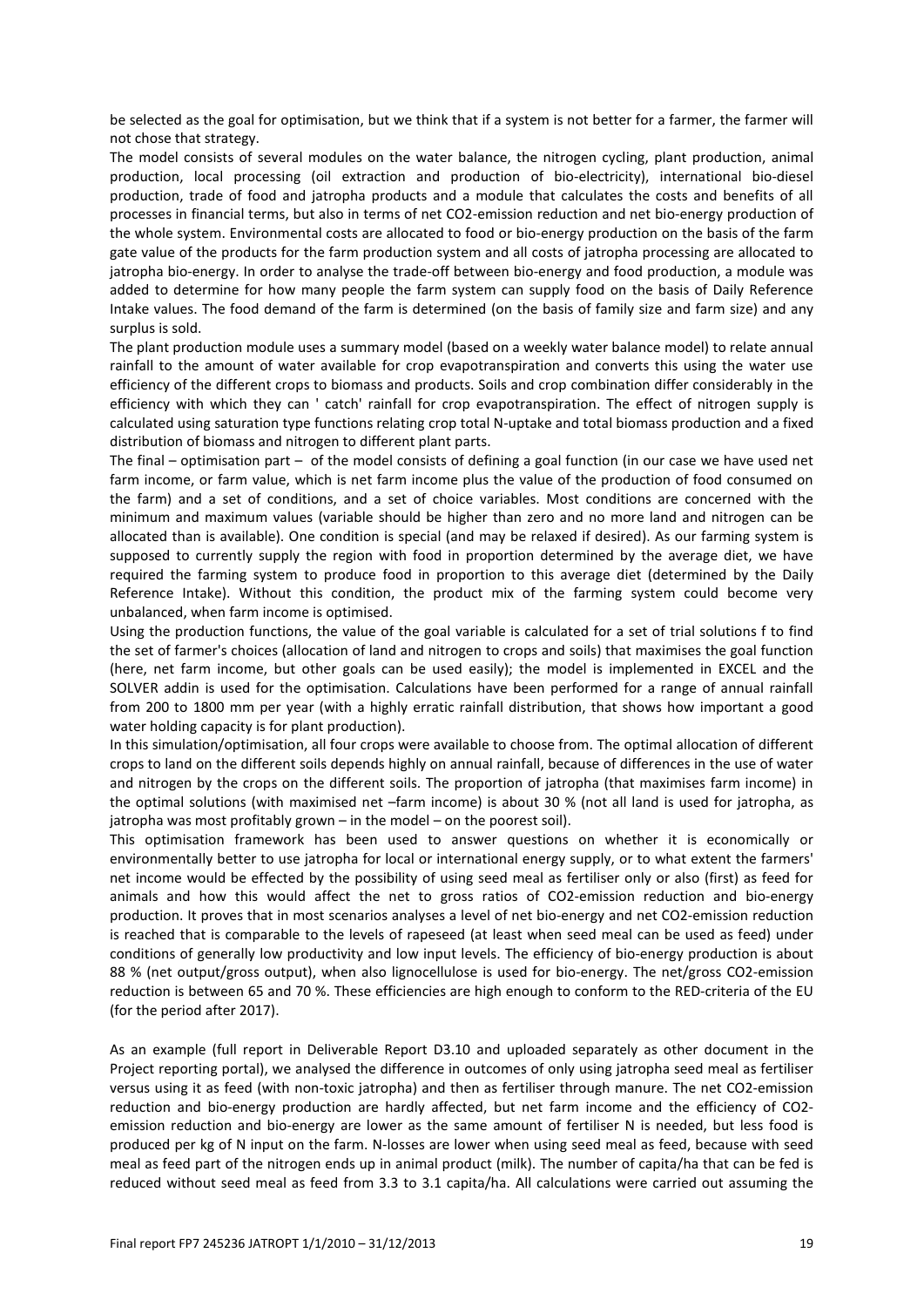input from own labour at the farm and a farm size at which the farm family is not fully employed on the basis of the farm activities. A farm cost of production level was used that is representative for Africa. A traditional jatropha production system was assumed with 1,250 trees/ha and the use of an intercrop during the first year of establishment. The situation would change enormously for large plantation with hired labour, especially when labour costs per hour are larger than in Africa. With wages and cost of land such as occur in Guatemala, the net-farm income would be negative in our model. This is also the actual situation in Guatemala. There a totally new production system is needed to obtain economic feasibility. Such a new, high density system with improved yields (with the use of a novel dwarf genotype) has been developed and the cost/benefit analysis shows that the traditional system is indeed not feasible (leads to a farm loss) and the new high density system is very profitable. This situation can be modelled in our optimisation model by changing the biomass production function and by using the experimentally determined higher fraction of seed production in total biomass production.

This optimisation model will be very helpful in designing jatropha production system in concrete situations as it is able to show potential outcomes of different strategies.

#### **Conclusion on WP3**

WP3 collected a wealth of agronomic data on jatropha production. These data were used to parameterise a new crop physiological, mechanistic model that calculates potential production and water-limited production and can estimate the necessary amounts of fertiliser (NPK) needed to achieve these production levels. This model was used to create a world map indicating the suitability of jatropha with a resolution of 50 x 50 km. Economic data were collected to be able to determine the competitiveness of jatropha in various countries (and regions within countries). Data were collected on the environmental impact through LCA. All data were integrated into a quantitative optimisation model for a whole farming system (in which also food and feed crop and animal production are included) and including the downstream logistics and processing until bio-energy products are obtained.

WP3 has shown that in low income countries and countries with soils that are fast draining with a low water holding capacity, jatropha can contribute to increased net farm income, deliver a high yield of bio-energy per hectare and contribute to an efficient CO2-emission reduction.

# <span id="page-19-0"></span>**WP4 Demonstrator Jatropha curcas supply chain**

# **Two production systems demonstrated at 1 ha level**

Two production systems were demonstrated at a 1 ha level: the traditional system with a relatively low density in which manual harvesting and pruning is needed and a high density system with mechanical harvesting

Large uncertainty exists about the optimal density for jatropha cultivation. Until now, densities of about 1,250 and 2,500 trees per hectare have been promoted and used. With such densities, trees can reach large heights, making it very expensive to harvest the fruits by hand and making it necessary to prune the trees annually. Therefore, a novel production system was tested with much higher densities and shorter heights. With a density of ca. 100,000 trees per hectare, much smaller trees can be used and mechanically harvested. This system was compared to the traditional planting system of 1,250 trees per hectare. The traditional systems with densities of 4.0 m x 2.0 m meter can be combined with other crops (intercropping) or cattle. These practices may reduce agronomic costs for weed control and improve the profit per area.

A novel system was designed in which seeds are directly sown into the soil at high density, which can be mechanized by seed sowing machines. Harvest machines from sugar cane or sorghum were used simultaneous harvest of branches and the attached fruits. This reduces the costs of harvesting to a great extent.

Traditional genotypes (Cabo Verde type) were used in the traditional planting pattern (with 1,250 trees per ha) and in the new high density system. Seed yields in the traditional planting system were similar to what normally is obtained. In the harvest year in which these yields were obtained yields were 1500 kg of seed per hectare and 500 kg of oil per hectare. However, in the initial trials with the high density system with the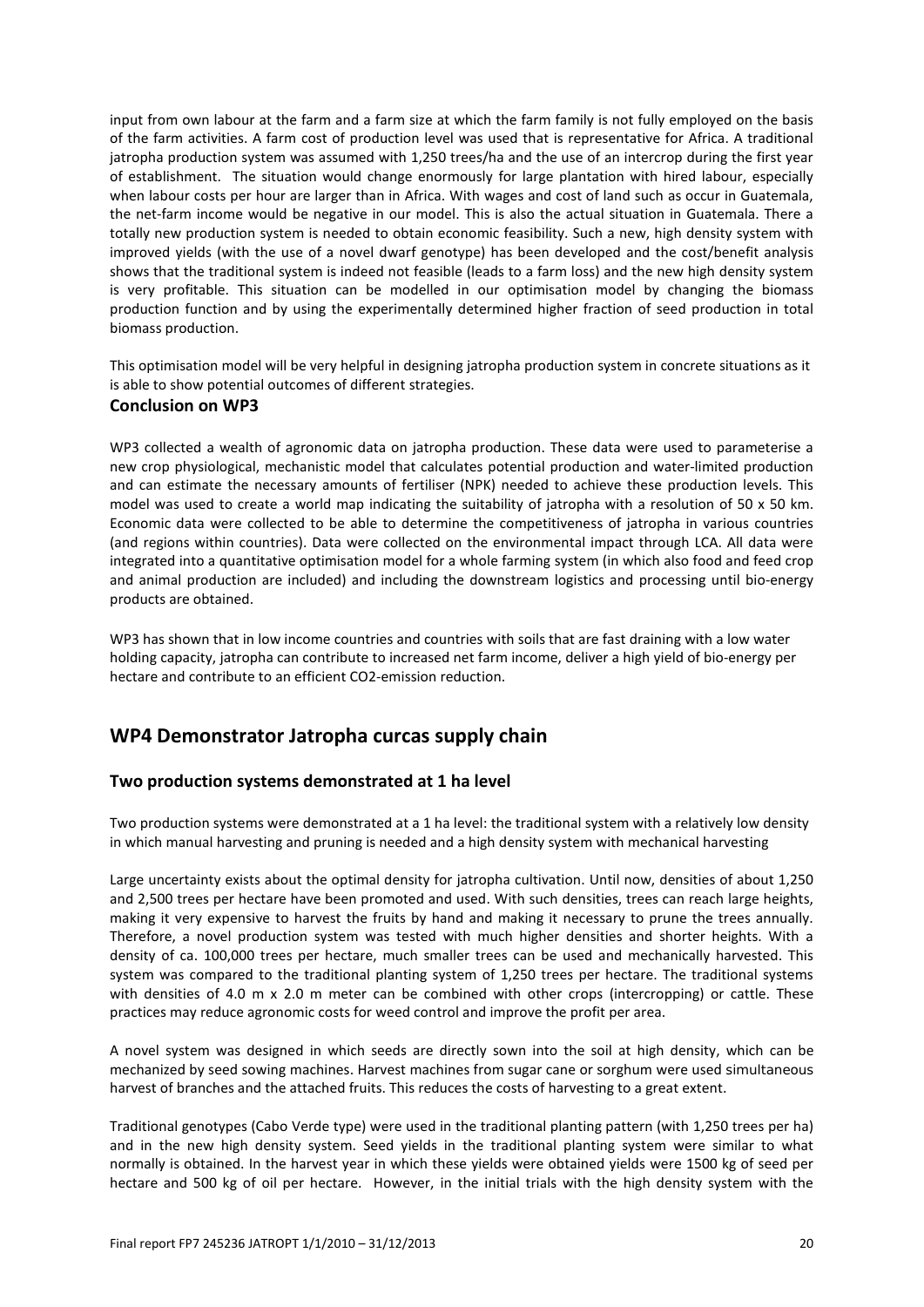traditional Cabo Verde type, hardly any yield was obtained. In this system, with planting at 10 x 10 cm or 30 x 30 cm it proved the plants do hardly initiate flowering and so hardly any yield was obtained (only 300 kg seed per ha and 100 kg oil per ha).

The trials, however, gave a good indication of the costs of the two systems. The total cost of the traditional system was 1,565 €/ha and in the high density system only 1,081 €/ha, so a cost reduction of about 33 %. Still, the operational cost price per kg oil was too high to be competitive against other plant oils used for bio-fuel at 3,130 € per ton oil for the traditional system and even 10,810 €/ha for the high density system. This does not even take into account that a return on investment is needed on the initial investment 4740 € per hectare.

#### *A new genotype needed for a successful high density system*

Evidently, a new type of jatropha genotype was needed that has enough flower induction in the high density system to bring any yield. Biocombustibles de Guatemala (BCGSA) started to search for smaller genotype with shorter branches that would also give less pruning wood and would have a higher harvest index (seed weight to total biomass production). Among the very large collection of plants (from the original practical plantation) some mutant plants were found that should dwarfed growth and extensive flowering. The next step was to multiply these genotypes by selfing to obtain sufficient sowing seed for testing these genotypes in the high density system.

#### *Breakthrough for the high density system: new dwarfed genotype flowers and brings a very high yield*

Enough offspring seed of five offspring families (F2-families derived by selfing from the S1 seed of the original dwarf genotype) was available for a large scale demonstration of the high density system with these new genotypes. A slightly lower density was used now with seeding in a pattern 55 x 55 cm, achieving a sowing density of 83,000 seeds per ha (planted in January 2013). Germination rate was 80 % so initially 66,000 plants per ha starting growing. During the end of the first year, some plants died, apparently as a result of selfthinning, so at the end of the first year, 33,000 plants survived.

This plant started flowering already a few months after planting. In total seed yields of over 800 plants were obtained, from border plants of the 5 x 40 m plots and from plants inside the plot. A clear edge effect was found as the border plants had about double the seed yield of the inside plants. For the analysis of the attainable yield with the dwarf genotypes, therefore, only the plants inside the plots were used for the yield analysis. The average seed and oil yield per hectare obtained with the five F2-families derived from this single mutant dwarf type was amazingly high at 3,714 kg seed per hectare and 1,300 kg oil per hectare. One F2-family even had a yield of 4,354 kg seed per hectare and an oil yield of 1,524 kg per hectare, in the first year after seeding. The mechanical harvesting was tested on part of this trial and proved to be very feasible. Separation of the branches and fruits mechanically was also a simple process.

The F2-family with the highest yield even showed segregating for seed yield in a 1:2:1 ratio, with about 25 % of the trees having a higher yield (of 3,000 kg oil per ha and 9,000 kg seed per ha) than the other 75 % indicating the segregation of a single, recessive gen. This means that in the breeding process towards a stable, uniform variety, it will be possible to select for an even higher yield in the first year than the already high average of about 1,500 kg oil per ha and 4,400 kg seed per ha. However, when during this breeding process the yield of a first year harvest would not increase, the yield levels are already very promising. The effects on the cost/benefit analysis when using this new genotype will be discussed later.

# **Oil pressing data and products from demonstrator production: oil and meal**

The full post-harvest processing was demonstrated. The process consists of the following steps:

- 1. Fruit reception (in the high density system after separation of the branches and the fruits)
- 2. Separation of seed and fruit coats
- 3. Drying of seeds (in order to make the seed shell also called seed hull crispy)
- 4. Shelling the seeds
- 5. Separation of kernel and seed shell (to improve the efficiency oil pressing)
- 6. Oil extraction using a screw press expeller
- 7. Oil filtering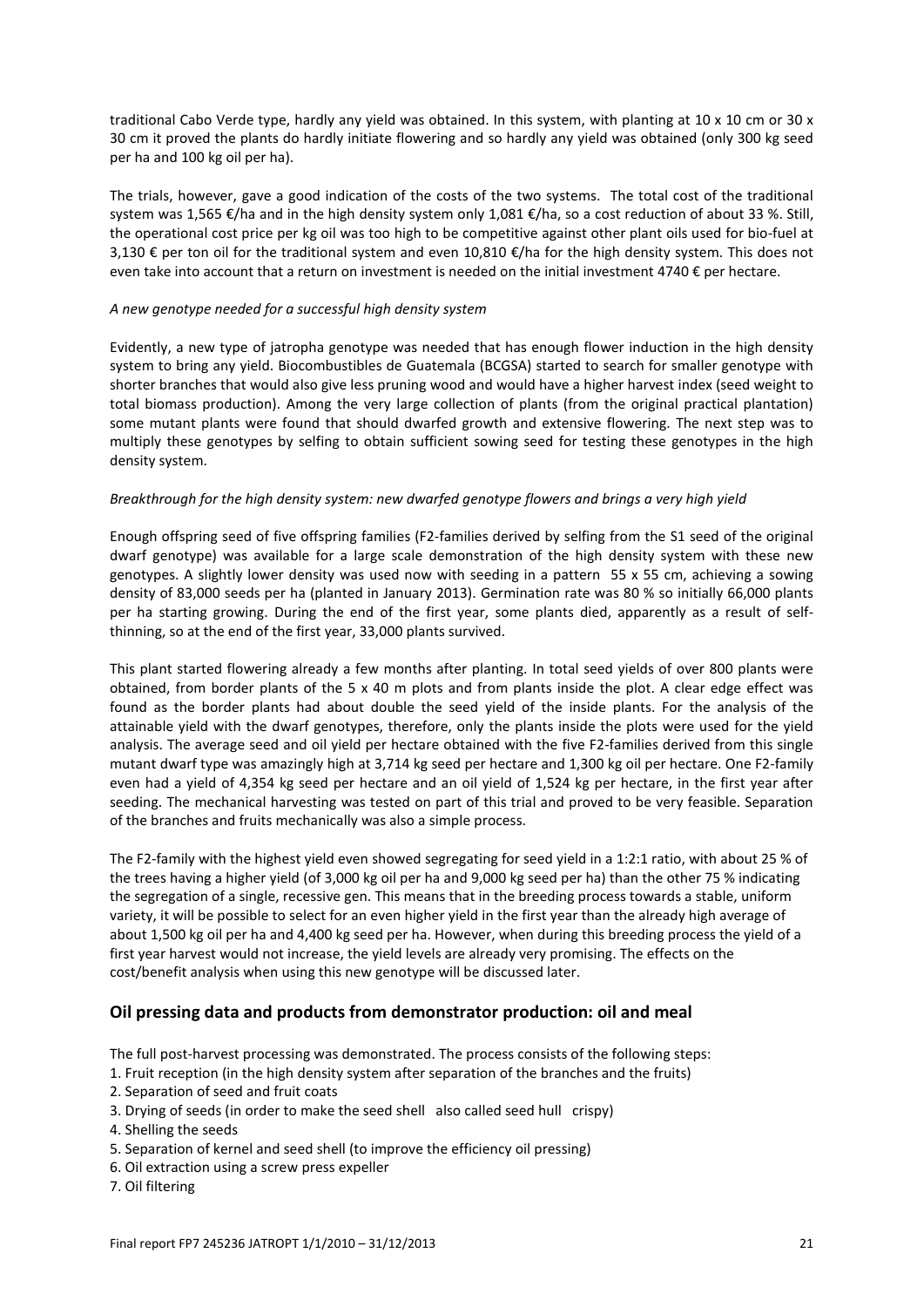Seeds from the BCGSA plantation were subjected to the standard oil extraction process of BCGSA that consists of a screw press expeller. The costs of this process were estimated and were included in the initial cost price mentioned above. The oil efficiency extraction was determined on seeds from fruits with different degrees of maturity (green, yellow, brown and dark brown, in increasing order of maturity). It proved that the maximal oil extraction efficiency was found with seed from brown fruits. The amount of oil extracted as percentage of the dry weight of seed was maximal with seeds from brown fruit (33 % of the present 35 % of oil as extracted, which is a remarkably high 95 % efficiency). Still, at this high efficiency an amount of oil of 2 % of the seed weight ends up in the seed meal fraction which means the oil content of the seed meal will be 5.5 %.

#### *Seed hull separation efficiency crucial to obtain high oil extraction efficiency*

Oil extraction efficiency was also determined on the nine accessions tested in the GxE trials (see WP1) and it proved that oil extraction efficiency varies among these nine accessions, probably because of differences in the efficiency of seed shell separation. The non-phorbol varieties BCGSA103 and UACH102 had the lowest separation of seed hull from the seed and as it was lower than 100 % of the seed hull fraction in the seed, some seed hull remained in the kernel fraction prior to oil extraction. With most Cabo Verde like accession (BCGSA101, DOPS101, DOPS102 and TNAU101) more than 100 % of the seed shell fraction was removed, which means that also part of the kernel was lost in the separated seed shell/seed hull fraction. The highest efficiencies of oil extraction occurred when the fraction of seed hull separated was close to 100 % or lower.

BCGSA103 had by far the highest efficiency of oil extraction, but still the extraction efficiency was only 76 %. The operational efficiency of seed hull separation and of oil expelling needs to be improved. In breeding, a low seed hull fraction in the seed should be a target to both improve the oil content of the seed and reduce the problems with seed hull separation. An optimised screw press expeller of this scale has a reported operational extraction efficiency of 80 to 90 %.

The conclusion from this oil extraction efficiency experiment is that the process of separation of seed kernel and seed hull should be very carefully optimised: too strict separation leads to loss of kernel in the seed hull fraction and too lenient separation will lead to higher forces needed to press out the oil and also then the oil extraction efficiency in total may be lower. The results indicate that it is better to leave some seed shell in the kernel fraction than vice versa.

Seed meal of these oil extraction trials was kept for the evaluation of seed meal as fertiliser.

# **Use of seed meal from demonstrator**

A field test was carried out on farm in an established jatropha plantation (4 years old and fully mature) to evaluate the fertiliser value of jatropha seed meal in comparison with an equivalent NPK-supply with artificial fertiliser and in comparison with no application of fertiliser. The three levels of nutrient applications were: 1. No fertiliser, 2. artificial fertiliser (150 kg N/ha, 75 kg K/ha, 30 kg P/ha, and 3. jatropha seed meal (152 kg N/ha, 28 kg K/ha and 12 kg P/ha, based on protein content in seed meal of 50 %), all per year. The field test was located at a farm of Biocombustibles de Guatemala ('Las Canoas'). The seed cake was produced from jatropha seeds from this farm and defatted on farm with a screw press.

The seed yield was determined of each of 16 trees per treatment (grown at a density of 1250 trees/ha). Nitrogen content and oil content of the seeds was rather constant (at 2.23 % N in seed with seed hull and 5.6% N in seed kernel). N-uptake in seed yield was estimated and marginal N-recovery calculated.

The total seed an oil yield and the estimated N-uptake in the seed were much lower without fertiliser than with seed meal or artificial mineral fertiliser on a per area basis. No significant difference between the yields with mineral fertiliser and jatropha seed meal as fertiliser was found (seed yield was about 1200 kg per ha and oil yield 420 kg/ha, while with zero fertiliser the seed yield was only 420 kg seed per ha and 147 kg oil per ha). Also N-uptake in seeds was significantly higher with mineral fertiliser and seed meal than without fertiliser (38 kg N/ha with both fertiliser treatment and only 13 kg N/ha with the zero fertiliser treatment). The marginal Nrecovery of mineral was on average 16.4 % (this means that 16.4 % of the applied nitrogen was taken up in seed) and with jatropha seed meal it was slightly lower, 13.0 %). The total N-application was the same for the mineral fertiliser and the seed meal. As the seed and oil yields were also the same, this implies that organic N in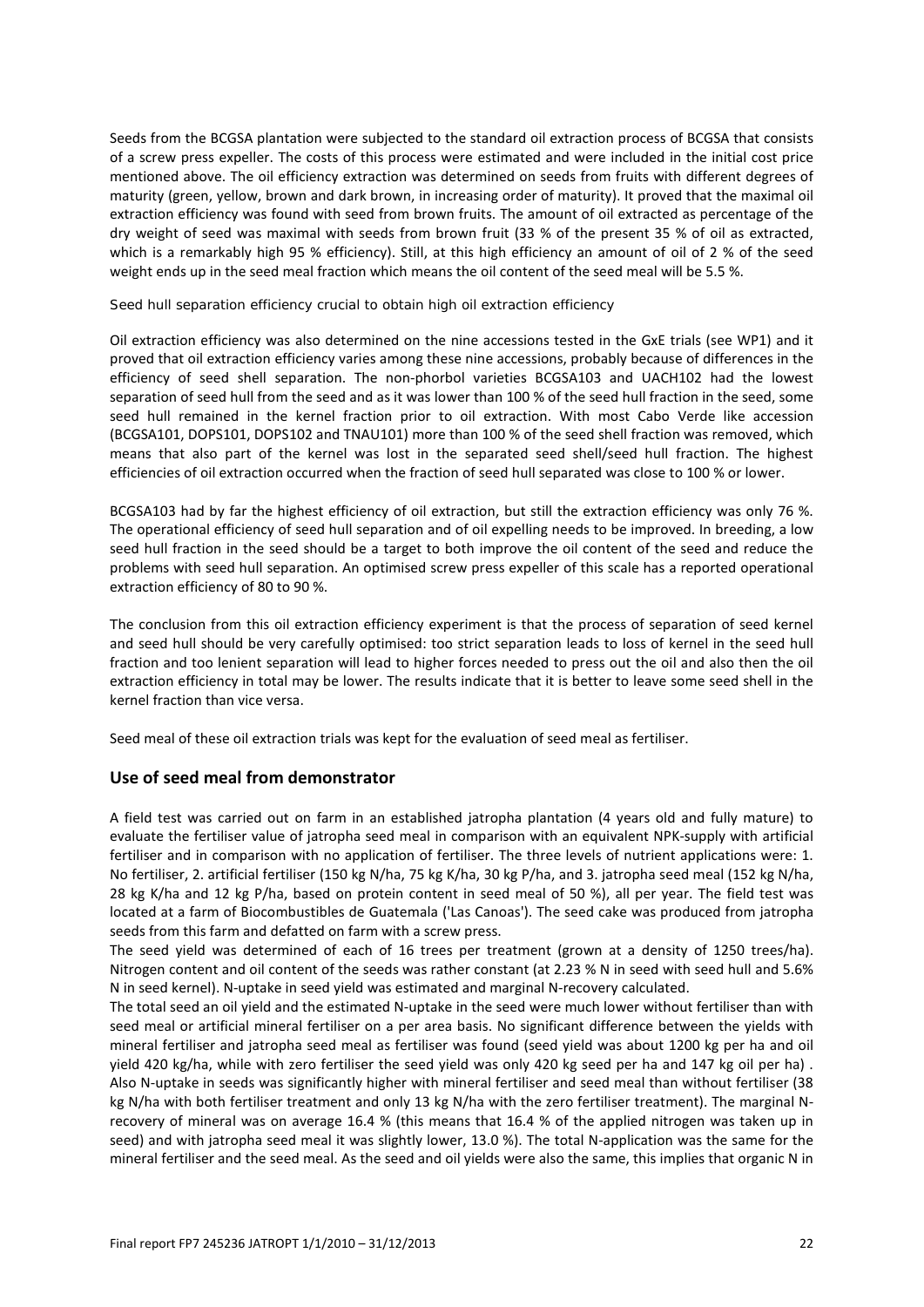seed meal, it can be concluded that the fertiliser value of jatropha seed cake is equivalent to the fertiliser value of mineral fertiliser (at the same rate of NPK). .

#### **Economic analysis on basis of demonstrator results**

A full cost/benefit analysis was carried out to determine the feasibility and profitability of the two systems, using the cost estimates from the demonstrator trials with the standard density system and the improved high density system (with the new dwarf genotype).

This analysis followed the price structure for products as specified in JATROPTIMAL. These prices are based on five year average world market price for vegetable oil (with palm oil as a substitute product), artificial fertiliser N price as substitute product for the fertiliser value of seed meal.

A prospective analysis was made on the further advantage of future use of a dwarf genotype crossed with the non-phorbol ester line to obtain a dwarf, non-toxic genotype. When such genotypes become available, a more valuable use of the seed meal from a high density system will become possible. We have calculated how large the extra value would be from using such a non-toxic, dwarf type genotype that is amenable to use in a high density system with mechanical harvesting.

So, three cost/benefit analyses were made: 1. for traditional planting systems, with standard yields of about 2,500 kg seeds per ha and 750 kg extractable oil per ha, 2. the currently available combination of the new high density system with use of the new, dwarf genotype and 3. a future system with a high density in which a nonphorbol ester, dwarf genotype is used.

The cost of production determined from the demonstrator trial was used in the calculations (see above). To determine the benefits, historical market prices were used of substitute products. Palm oil as the substitute product for jatropha oil (five year average price of 650 € per ton palm oil), fertiliser price (taken at 1.00 € per kg N) and soybean meal (at 312  $\epsilon$  per ton) was the substitute product for a non-toxic jatropha seed meal. The value of jatropha seed meal was even taken at 62 € per ton less, to account for a potential disadvantage of a new feed product in the market. It has been assumed that valuable use can be made of the lignocellulose coproducts (harvested branches, fruit coats and seed hull). The current price of lignocellulose is about 50 € per ton and this value has been added to the benefits. A life cycle duration of 10 years was taken in all three cases. All investment costs were taken at the start, and benefits were converted to net present value using a discount rate of 10 %.

It proved that with the cost structure of BCGSA in Guatemala, the traditional planting systems has to high variable costs and even those variable costs are not covered from the proceeds of the sale of products at current prices. So, the traditional planting system leads to a net loss and is therefore not feasible (unless the price of jatropha oil would be above 2,500 € per ton).

The current new high density system with the new dwarf type has a good profitability with a net present value above zero already within a period of a couple of years. When the cost of acquiring land would not be pressing only on the first year (e.g. when an existing farm converts to jatropha production), a farm can already make a profit in the first year after sowing. The internal rate of return of this existing new system for a 10 year period is 22 % at a jatropha oil price of 650 € per ha. The benefits of a future system of a high density system with a nontoxic, dwarf genotype are much higher with an internal rate of return of 41 % for a 10 year period (and when the full cost of land acquisition is taken in the first year).

#### **Conclusion on WP4**

The combination of new, dwarf genotypes of jatropha and new high density cultivation gives huge opportunities of establishing profitable jatropha plantations, even in regions with higher wages as the cost of production is much lower as mechanical harvesting is possible and no pruning is needed. This may cause a breakthrough in the advancement of jatropha as bio-energy and feed crop.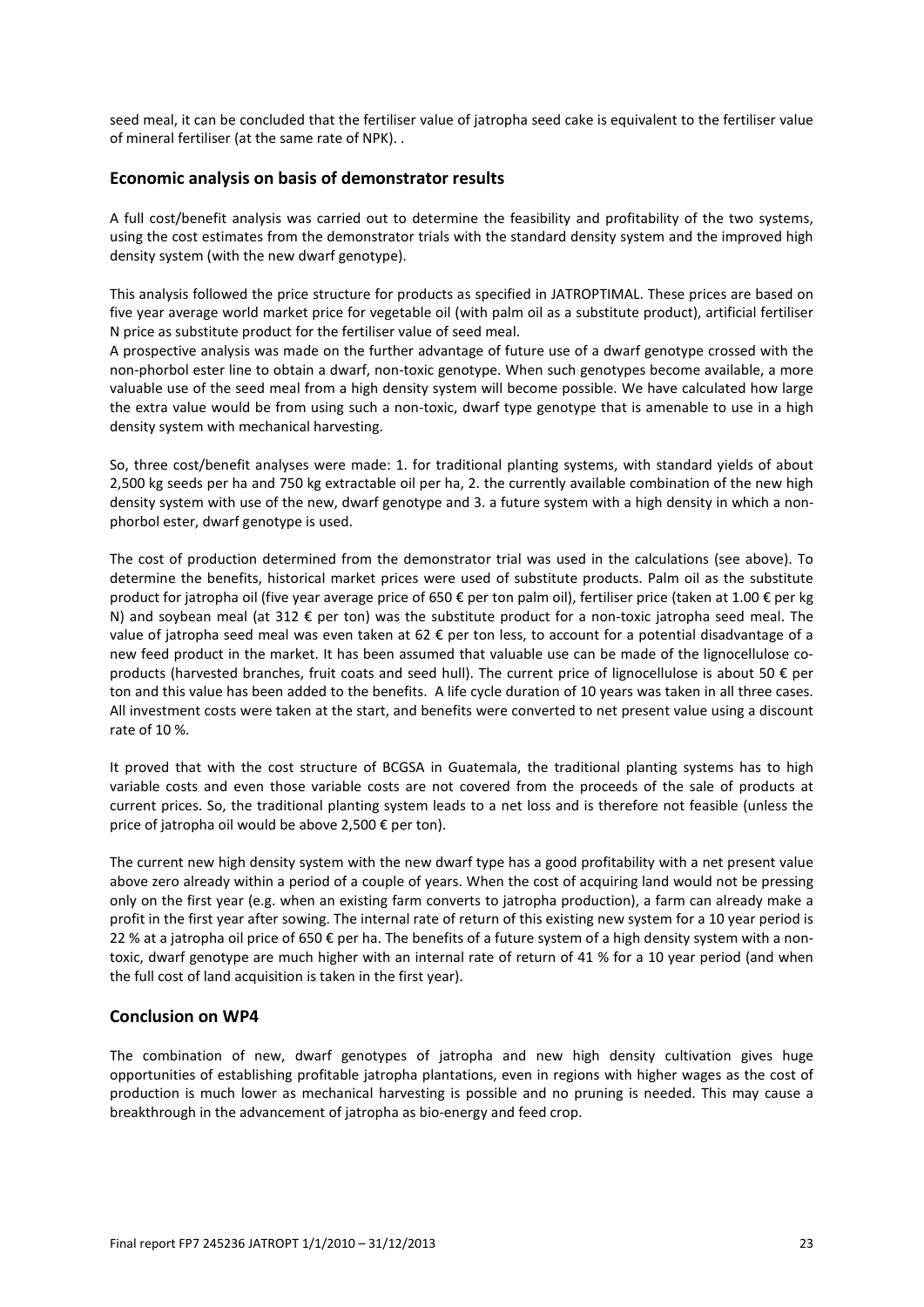# <span id="page-23-0"></span>**4. Potential impact (including the socio-economic impact and the wider societal implications of the project so far) and the main dissemination activities and the exploitation of results**

# **JATROPTIMAL: a quantitative framework for analysing the impact of innovations in jatropha**

JATROPT aimed to bring about an improvement in the use of Jatropha as industrial feedstock through innovations in genetics and agrosystem development. Various new technologies are now available to improve the efficiency of jatropha breeding and reduce the time to market when developing new varieties. A wealth of data has been generated on agronomy of jatropha and on the agro-systems in which jatropha is considered as an option. Before we discuss the potential impact of the technical results of JATROPT individually, we first discuss how the wider impact can best be analysed.

The potential impact of introduction of jatropha in production systems and the potential impact of individual technical innovations coming from JATROPT can only be analysed properly when the whole production system in which jatropha is introduced is taken into account. Jatropha introduction will change the whole farming system as it requires land and inputs which competes with land use and inputs for food production. Also, benefits for a farming system can be brought about as it can be envisaged that a jatropha production chain will be able to provide the necessary inputs to optimise jatropha production, for example by making fertiliser available for jatropha production. Such fertiliser input on jatropha may well improve the total plant mineral nutrient supply to the whole farming system, and food and feed crops may benefit from this. Therefore, it is insufficient only to analyse the economic and environmental net benefits of jatropha itself, as would be done in a Life Cycle Cost Analysis, but an analysis of the whole production system is needed (including the economic and environmental cost/benefit analysis of all downstream processes until the final bio-energy product as would be done in a standard LCCA). For this impact analysis, we have developed a quantitative analytical framework. The conceptual framework of the Sustainable Livelihood Analysis (SLA) was used. The SLA framework distinguishes between several aspects that should be included in analyse and action program for introduction of change (originally aimed at poverty reduction in developing countries). SLA requires the specification of several types of Assets, of the social, economic and institutional Context in order to allow the analysis of impact of alternative strategies (called Livelihood Strategies) for improving a set of goals (called Livelihood Outcomes). The set of livelihood outcomes we analysed consists of:

1. Income, 2. Employment, 3. Food supply, 4. Conservation of the natural assets (nitrogen and carbon stocks in the soil), 5. Net bio-energy production and 6. Net  $CO<sub>2</sub>$ eq-emission reduction (including the N<sub>2</sub>O-emission effect from N-cycling and fertiliser).

For 5 and 6, also the ratios of net output/gross output are determined as these ratios are criteria for bio-energy products under the RED policy of the EU). This approach has been implemented in a quantitative optimisation model (JATROPTIMAL) for farming systems (with or without jatropha) and the full jatropha production chain to enable the analysis of the impact of jatropha and jatropha innovations on this set of targets.

Using JATROPTIMAL, we have shown that jatropha can increase farm income of small farmers when they introduce jatropha in their farming systems that now only produce plant based foods and animals products. This contributes to poverty reduction. It proves that the trade-off with food production is less severe than might be expected (given that in our optimisation about 30 % of the farming system could be used for jatropha, when farmers optimise their net farm income). Food production in a well-designed system with jatropha can still be at 90 % of the food production of the same system without jatropha.

This remarkable result can only be obtained when full use of all harvestable jatropha biomass is made. Only using jatropha oil (and perhaps jatropha seed meal as fertiliser) leads to infeasibility of jatropha in the system as the value of products are not high enough then to cover the cost of production, even the farming systems we describe that only uses labour input from the farm family. Use of seed meal as feed and harvestable lignocellulose for bio-energy production improves the feasibility of jatropha to a great extent (allowing also lower jatropha oil prices, if need to improve the competitiveness of jatropha oil versus other plant oils or fossil oil).

The extra income with full use of jatropha allows higher nitrogen inputs, thus increasing the productivity per hectare and hence the profitability of jatropha. The extra nitrogen input also increases the total nitrogen input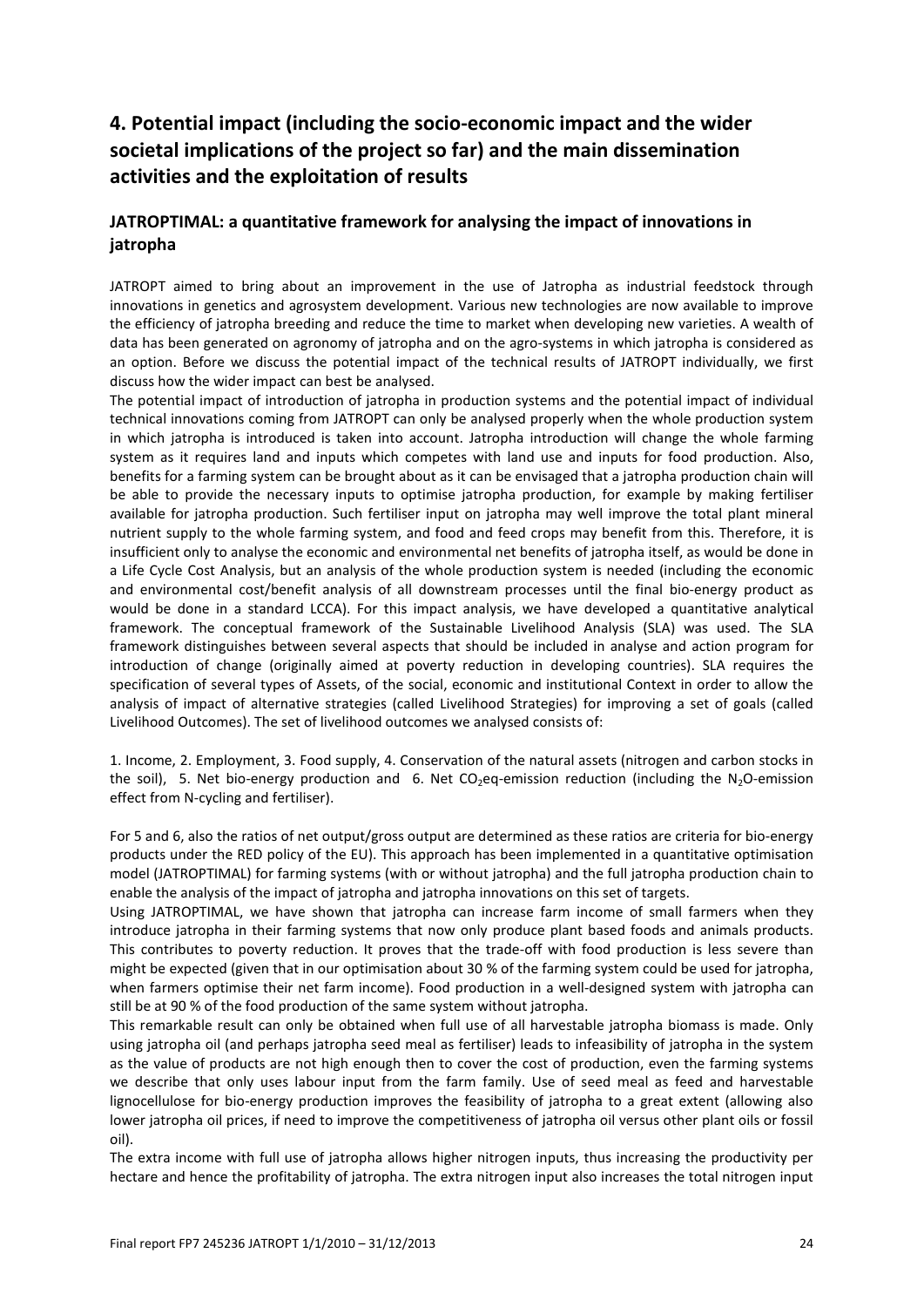level of the whole farming system. Crop residues and manure from using seed meal as feed can be used not only to fertilise jatropha but also the food and feed crops. JATROPTIMAL calculates how a farmer should optimally allocate the available nitrogen inputs to jatropha and food and feed crops. This redistribution of Ninputs through N-cycling of crop residues and manure brings an advantage to food and feed production.

Local processing of jatropha can contribute to employment and income from the oil extraction from jatropha seed and from the generation of bio-electricity from either jatropha oil with electricity generators that can use pure plant oil (system demonstrated in the Mali site of JATROPT). The local bio-electricity also brings indirect advantages locally that were not taken into account. The lignocellulose residues of jatropha are a large part of the biomass produced (27 % of the annual biomass production) and consists of pruning wood, fruit coats and seed hull. In comparison, the oil production of jatropha of traditional varieties is only 11 % of the annual biomass production. The amount of energy produced in harvestable jatropha lignocellulose is therefore about the same as in jatropha oil. Making optimal use of this lignocellulose bio-energy source (available processes have been reviewed by Jingura et al., 2010) is essential for a good environmental performance of jatropha as we have shown with JATROPTIMAL.

Here, we discuss one example of how impact of innovations can be analysed using JATROPTIMAL: the comparison of a system with and without jatropha with three jatropha variants. The calculations were done for a system with three soils types, a good clay soil, a shallow soil with medium water holding capacity and a deep sandy soil with poor water holding capacities. This is a farming system that could easily be found in large parts of Africa and thus not yield very high yields at the chosen annual rainfall of 800 mm (with an erratic rainfall pattern)..

From this analysis, it is clear that

1) Jatropha can improve the livelihood of farmers in areas with low quality soils or low or erratic rainfall,

2) In the optimal solution, jatropha will be grown on the most marginal land,

3) Jatropha bio-energy has a high net to gross output ratio, 4) the net CO2eq-emission reduction is about 66 %,

4) Use of lignocellulose and of seed meal as feed contribute strongly to the feasibility of jatropha,

5) Increasing seed yield per ha should have a high priority in breeding programs (for example by improving the harvest index of seed to biomass),

6) Tools like JATROPTIMAL that integrate all knowledge on primary production, environmental processes and economics are essential enabling technologies for designing optimal jatropha systems

# **Specific impacts from technical S&T results**

#### **Impact 1: Diversity studies and global evaluation of germplasm**

The molecular genetic biodiversity analysis of world-wide germplasm of jatropha achieved in this project allows selection and development from a broader genetic variation and the sharing of knowledge allows more efficient breeding.

The Genotype x Environment analysis (continents, countries, different climates within countries) has shown that in high yielding environments most suitable to jatropha, GxE interaction is present, but does not have an over-riding effect on genotype performance order. Although locally adapted varieties will be needed to attain the final genetic potential, existing advance germplasm developed in different locations show the same ranking in general when tested at various locations.

#### **Impact 2: Discovery of a new, dwarfed genotype, high yield in a new high density system**

In Guatemala, the standard production system of jatropha (with 1,250 trees per ha) is too expensive as it requires too much hand labour and the wages in Guatemala are too high for such a system to be profitable. A new high density system has been developed, but it proved that with standard varieties no flowering occurred. A remarkable discovery was done by finding new, dwarfed genotypes that can be used in a high density system (33,000 plants per ha). The jatropha crop can be established using direct seeding. Fruits can be harvested by harvesting the new branches using a sugar cane cutter or maize cutter and the fruits can be mechanically separated from the branches. From that point, standard process for seed and fruit coat separation and oil extraction can be used. This new system has proven to give a yield of 1,500 kg oil per hectare in the first year after sowing (4,500 kg of seed per ha) and 3.000 kg of oil per hectare (9,000 kg of seed per ha) in the second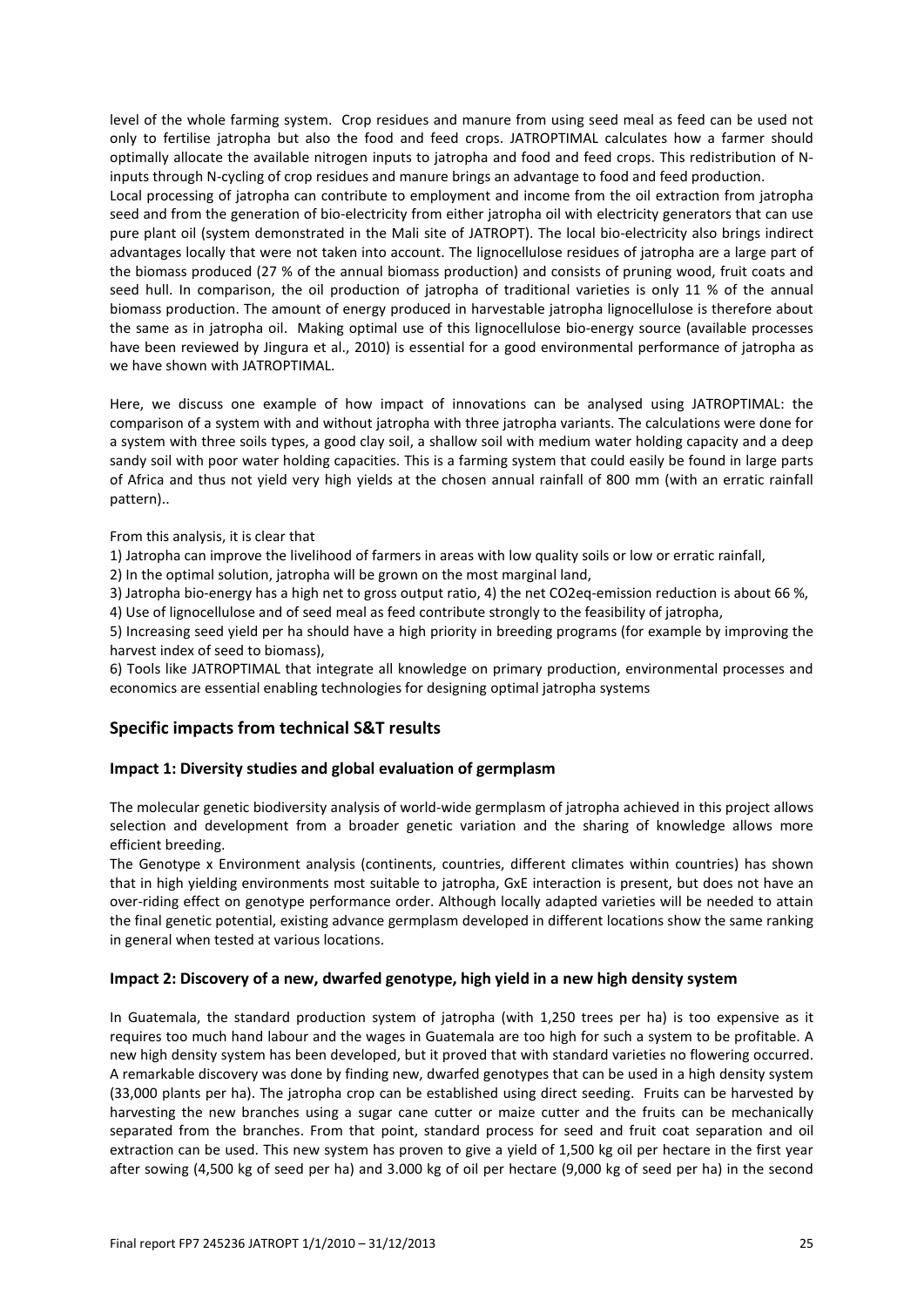year (and probably also in the years after). The cost of production per hectare with this system is 30 % lower than with the traditional system and because the production per hectare is so much higher, this system has a very high profitability as determined using a discounted cash flow analysis.

This innovation can cause a breakthrough in jatropha production. The dwarf varieties will be developed into registered varieties and Biocombustibles de Guatemala will start commercial exploitation after plant breeders' rights have been obtained.

#### **Impact 3: A genetic map of J. curcas and QTL markers**

JATROPT has produced the world's first public genetic map of *J. curcas* only (previously an interspecific cross with J. interregima had to be used due to lack of genetic variation in Asian jatropha materials). The DNAmarkers for the non-phorbol ester trait and the quantitative yield related traits will allow plant breeders to start marker assisted breeding, which will allow rapid introgression of desirable traits into 'elite' lines and decrease the time-to-market of breeding efforts.

#### **Impact 4: Sustainable agro-systems**

The project has collected a wealth of agronomic data which will increase the adoption and sustainable use of Jatropha. The data have been used to develop a mechanistic (based on crop physiological process quantification) simulation tool with which a world map of suitability for jatropha has been created and which can serve people wanting to start up a jatropha production chain to estimate the production potential in their region.

#### **Impact 5: Ability to use jatropha meal as animal feed after oil extraction**

The project has identified non-toxic jatropha lines and evaluated their performance in various field conditions. The Guatemalan non-toxic line already has a medium to good productivity, while the Mexican non-toxic lines have a poor yield performance outside Mexico. DNA-markers have been identified that can be used for introgression of this trait into high yielding varieties. It is now technically possible to use jatropha meal as an animal feed after a toasting process similar to that needed with soybean meal (Mexican local communities have used the non-toxic jatropha seeds already as a food snack for a very long time). However, in many countries evidence on the safety of using the seed meal as feed has to be formally provided before it will be allowed to feed animals with jatropha seed meal.

The analysis with JATROPTIMAL shows how big the advantage will be on farm income, food production (as seed meal now is converted to animal products) and bio-energy production.

# **Impact 6: Economic cost/benefit, Life cycle and Sustainable Livelihoods Analysis**

The project has provided an economic cost/benefit analysis of various jatropha production systems in India, Mali and Madagascar. The data have been used to feed JATROPTIMAL which can now serve as a routine analysis tool to study economic and environmental costs and benefits for a variety of jatropha systems. This allows people to carry out economic

Special attention has been given to the food versus fuel debate as fears exist that introduction of large scale jatropha production will be detrimental to food supply.

We have shown using JATROPTIMAL that with full use of all valuable products of jatropha (lignocellulose coproducts, seed meal as feed and of course jatropha oil for bio-fuel) a jatropha/food/feed farming system can be designed that whilst optimising net farm income (by using about 30 % of the poorest soil in the system for jatropha) the system can still supply 90 % of the food a system – also with an optimised net farm income without jatropha can produce. However, when very highly productive jatropha varieties would be created, jatropha could become so competitive that regionally jatropha could drive out food production. Still, as food production is not always maximised per hectare of land, there is room for increased productivity of food production. Our analyses have shown that jatropha indeed can bring about an increase in the mineral nutrient supply to the farming system as jatropha introduction leads to higher nitrogen inputs (and other plant mineral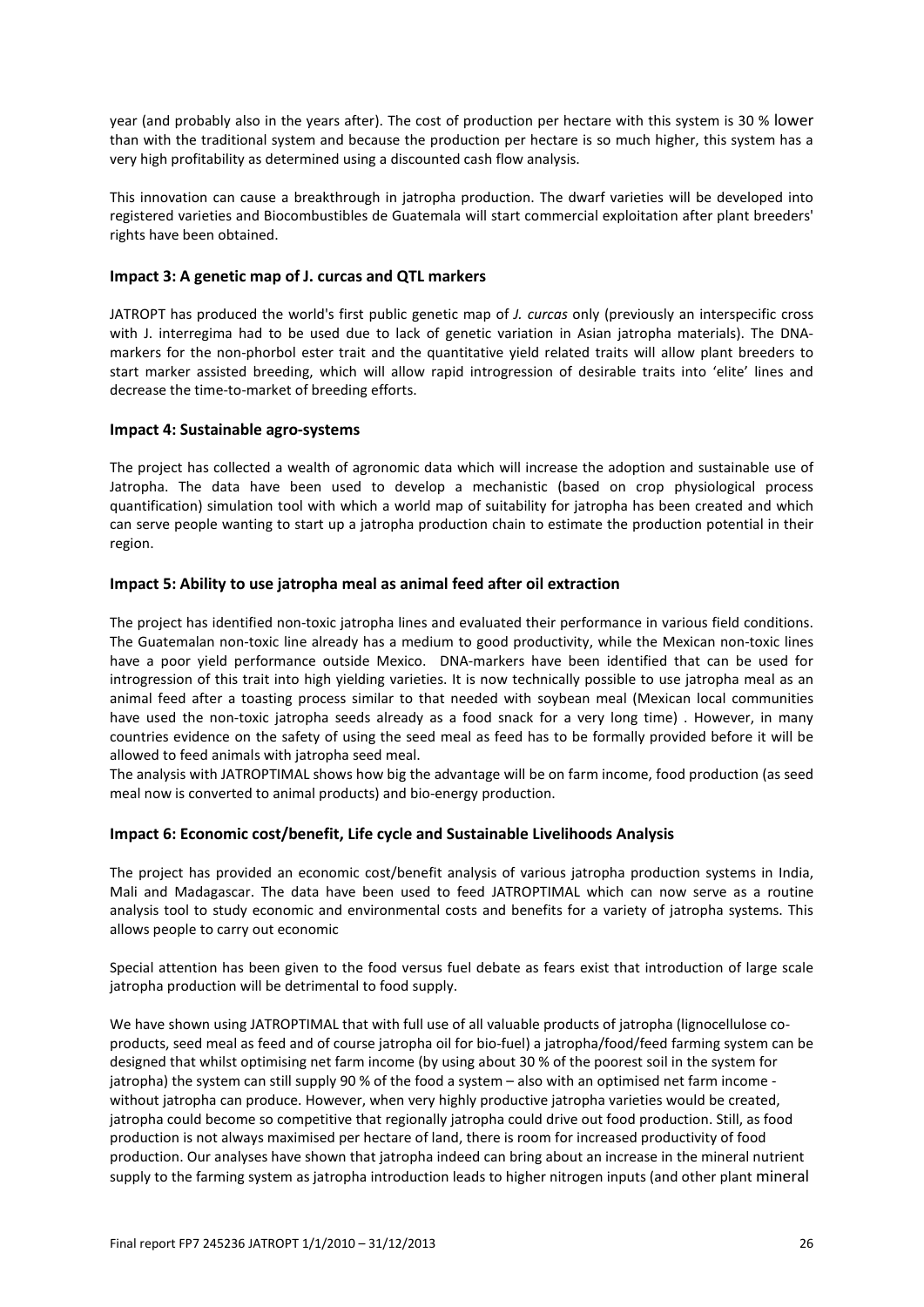nutrient as P and K) and improved productivity for example compared to extensively grasslands in the farming system.

#### **Impact 7: Contributing to Millennium Development Goal 1 'Eradicate poverty and hunger'**

Depending on the method and scale of bio-energy production in developing countries, bio-fuels may replace expensive fossil fuel imports, generate foreign currency, and / or may be used for different purposes in rural areas, such as the mechanisation of agriculture, transportation, irrigation, (food) processing, electrification (lighting) and small industrial activities. The production of bio-energy is an attractive option for developing countries to increase income of their poor rural population that currently depends on agriculture for their food and income (as shown in the Indian economic studies in JATROPT and shown with the more general analysis tool JATROPTIMAL).

#### **Impact 8: Contributing to Millennium Development Goal 7 'Ensure environmental sustainability'**

JATROPT has analysed various sustainability aspects of introducing jatropha. The analysis with the assessment tool JATROPTIMAL shows that jatropha can provide bio-energy and CO2-emission reduction at high efficiency (88 % net/gross outputs for bio-energy and 65-70 % net/gross CO2-emission reduction) above the levels required from 2017 under the RED policy of the EU.

#### **Impact 9: Impact on EU bio-energy and climate change policy**

The project has contributed to improvement of jatropha production system. This will help to increase the biofuel output, net energy production and greenhouse gas-emission reduction per hectare and the efficiencies of bio-energy production and CO2-emission reduction as required by the EU sustainability criteria for bio-energy and climate change.

# **Direct impact immediately after the project**

The direct impact of the project will be:

- 1) Development and dissemination of improved genotypes,
- 2) Use of the of improved agrosystems and tools for designing locally adapted optimal agrosystems,
- 3) Use of the data and tools to determine economic cost/benefits and to evaluate sustainability criteria.

Special attention should be given to promote the first phase of the further development of jatropha. It will take about five years before new varieties can be fully commercialised. The development of new production chains with jatropha will require a high level of co-operation between end users and all stakeholders in jatropha production chains. Investments are needed in plant breeding and local processing facilities for oil extraction and facilities that make full use of all jatropha products, including seed meal as feed and lignocellulose coproducts as source of bio-energy. The potential is present, but developing all knowledge and tools from JATROPT in innovations that are practically commercialised will not only require investments by private investors, but also support from public sources. Without a good support environment, the risk is high that the innovations prepared by the results of JATROPT will end up in the 'Valley of Death'. International policy support will be extremely helpful overcoming the 'Valley of Death' which often destroys the possibility of bringing the innovations to commercialisation and practical use.

# **Dissemination from JATROPT**

# *Publications in peer reviewed journals*

Andrew J. King, Luis R. Montes, Jasper G. Clarke, Julie Affleck, Yi Li, Hanneke Witsenboer, Edwin van der Vossen, Piet van der Linde, Yogendra Tripathi, Evanilda Tavares, Parul Shukla, Thirunavukkarasu Rajasekaran, Eibertus N. van Loo, Ian A. Graham. 2013. Linkage mapping in the oilseed crop *Jatropha curcas* L. reveals a locus controlling the biosynthesis of phorbol esters which cause seed toxicity. Plant Biotechnology Journal,  $11.986-996$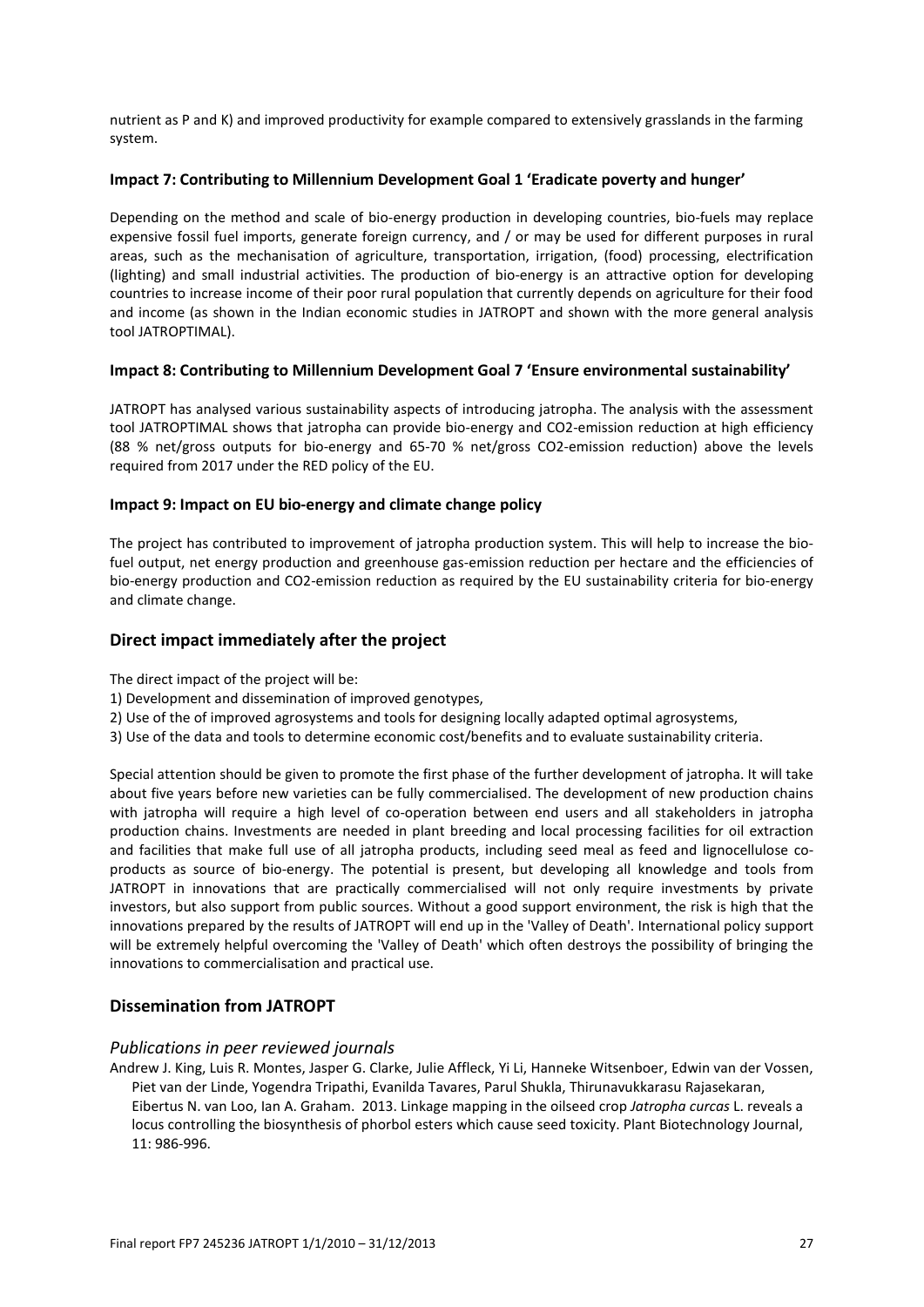- R. E. E. Jongschaap, R. A. R. Blesgraaf, T. A. Bogaard, E. N. van Loo, H. H. G. Savenij. 2009. The water footprint of bioenergy from Jatropha curcas L. Proceedings of the National Academy of Sciences of the United States, 106: E92-E92.
- Luis Montes Osorio, Andres Torres Salvador, Raymond Elmar Jongschaap, Cesar Azurdia Perez, Julio Berduo Sandoval, Luisa Trindade, Richard Gerardus Visser, Eibertus van Loo. 2014. High level of molecular and phenotypic biodiversity in Jatropha curcas from Central America compared to Africa, Asia and South America. BMC Plant Biology, 14: 77
- Y.B. Vera Castillo, H.W. Pritchard, A. Frija, P. Chellattan Veettil, J.A. Cuevas Sanchez, P. Van Damme, G. Van Huylenbroeck. 2014. Production viability and farmers' willingness to adopt Jatropha curcas L. as a biofuel source in traditional agroecosystems in Totonacapan, Mexico. Agricultural Systems, 125: 42-49

#### *Conference papers*

- E.N. van Loo (Robert), A. Kobayashi, A. King, R. Pirot, P.van der Linde, H. Witzenboer, L. Montes, J. Berduo, D. Ramanana, J. Axayacatl Cuevas, M. Paramathma, R.E.E.Jongschaap. 2011. Jatropha curcas: Applied and Technological Research on Plant Traits. II Brazilian Congress on Jatropha Curcas Research.
- Van Loo, E.N. Salentijn, E.J.M., Krens, F.A., Jongschaap, R.E.E. 2011. Novel Oilseed Crops Breeding for Industrial Use in Calendula, Crambe and Jatropha. 9th Euro Fed Lipids Congress: Oils, Fats and Lipids for a healthy and sustainable world. Rotterdam.

#### *Other publications*

- Marília Folegatti Matsuura, Gil Anderi Silva, Luiz Alexandre Kulay, Bruno Galvêas Laviola. 2011. Life Cycle Inventory of Physic Nut Biodiesel: Comparison Between the Manual and Mechanised Agricultural Production Systems Practiced in Brazil. In: Towards Life Cycle Sustainability Management. Springer Netherlands, Dordrecht, p. 425.
- J. Axayacatl Cuevas. 2013. Jatropha curcas Handbook in the Totonacapan. I Introduction; II Chut´a (Jatropha curcas) and its functions in the sustainability of traditional agroecosystems; III. The protection of Jatropha curcas non-toxic genotypes. Universidad Autónoma de Chapingo, Chapingo, Mexico.

#### *MSc-theses*

Ten MSc-theses have been written on results analysed of the trials in Mali of CIRAD.

# *Phd theses*

Two Phd theses are currently being prepared, one by Luis Montes (director of Biocombustible de Guatemala) on biodiversity and QTL-analysis in jatropha and one by Jaspeer Clark at the University of York on QTL-mapping in jatropha.

#### *Disseminatinon activities*

Further, about 21 other dissemination activities have been organised or contributed to from invited speaker presentations at congresses, organizing workshops, publications in national newspaper and in the popular scientific press, TV-broadcasts, DVDs and movies.

# **Exploitable results**

The following exploitable foregrounds have been recognized and exploitation plans towards their valulable use have been made:

1. New dwarf genotype that allows mechanical harvesting, has seed yields of 4.5 ton/ha and oil yield of 1.5 ton/ha in the first and 3-4 ton of oil per ha in second and later years.

2. Integrated molecular biodiversity study a world-wiede collection of jatropha genotypes.

3. Genotypes and knowledge on feasibility of their cultivations across a wide variety of climates and soils from the GxE trials performed.

4. DNA-markers linked to the non-phorbol ester trait.

- 5. A DNA-marker map with QTL for important agronomic traits of jatropha
- 6. New crosses in a diallel scheme (e.g. non-phorbol ester x advanced toxic jatropha)
- 7. Agronomy data in a wide variety of environments.

8. Outcome of Life Cycle Analysis for specific regions and routes to bio-energy products.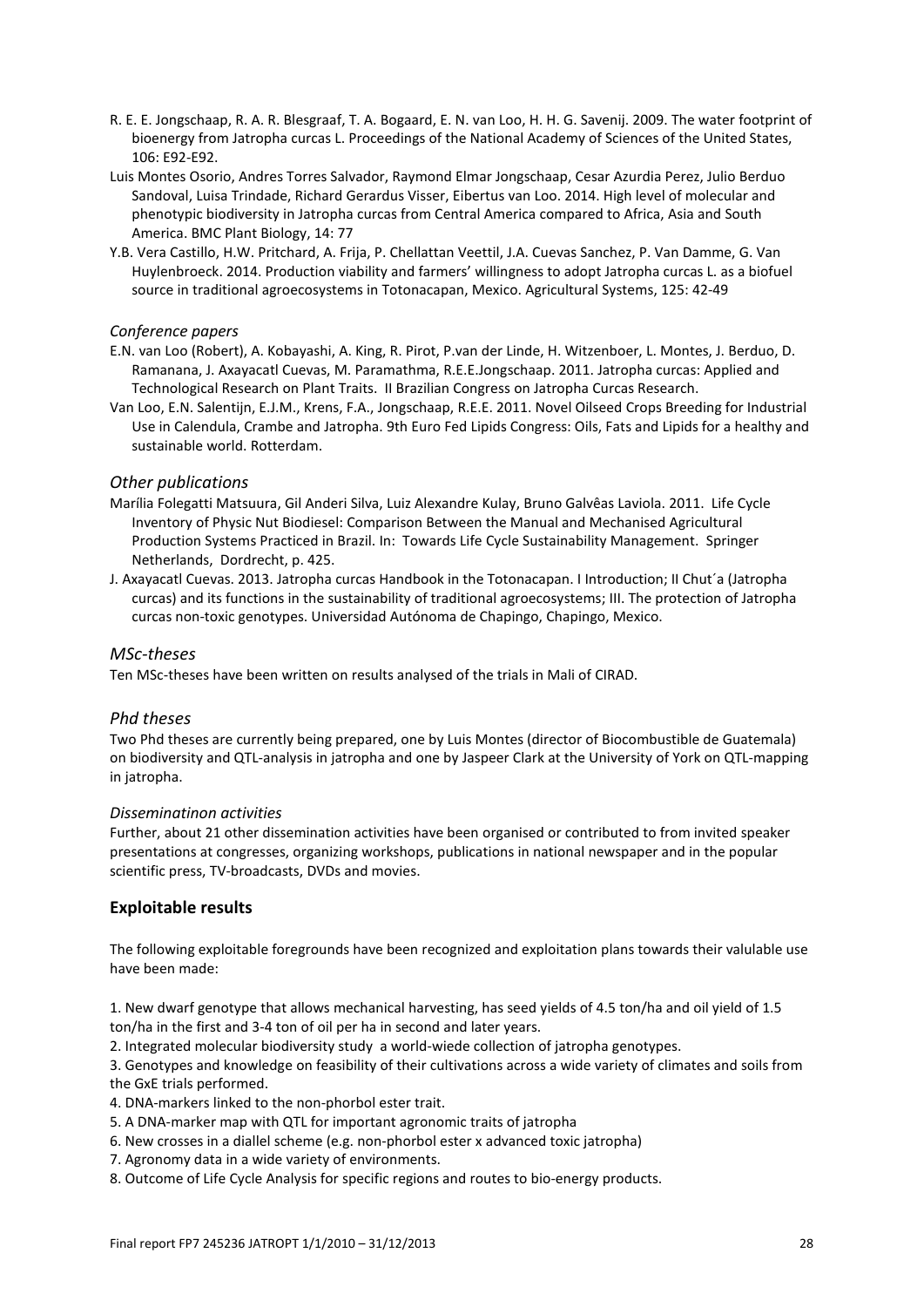9. A crop physiological simulation model calculating the potential (light limited) biomass and seed yield of jatropha and the water-limited yield levels.

10. A quantitative optimisation analysis framework for developing optimal designs of jatropha production systems. The model integrates crop and animal production, the full downstream processes towards bio-energy products and a full economic and environmental cost/benefit analysis.

<span id="page-28-0"></span>11. A descriptor list to facilitate morphological assessment of distinction, uniformity and stability of jatropha accessions and varieties (useful for plant breeders and variety registration offices).

# **5. Acknowledgements**

The partnerships acknowledges gratefully the support from the European Commission of JATROPT through FP7 grant 245236 in the call for proposals FP7-KBBE-2009-3-1-02: *Jatropha curcas* – breeding strategy – towards a sustainable crop for biomaterials and bio-fuels – SICA (India and/or African ACP and/or Latin America) .

Various partners have receive funding to contribute to the own contribution needed next to the EC grant and the partnership acknowledges the support from national governments in India, Madagascar, Brazil, Mexico, Guatemala, the United Kingdom, Belgium (supporting the Quinvita Group), France and the Netherlands. Also the companies that were partner in JATROPT - Biocombustibles de Guatemala, Bionor Transformacíon, Quinvita Plant Sciences Ltd and Keygene - have contributed with own funding and this support to JATROPT has been of tremendous importance.

# <span id="page-28-1"></span>**ANNEX 1. Compliance with the Ethical Review Committee**

In the reporting, it was indicated that it should be made clear how the project has complied to the recommendations of the Ethical Review Committe. The questions of the Ethical Review Committe were already answered prior to the final preparation of the Grant Agreement and the assiociated Description of Work. Here we cite the discussion and resolution of the issues raised by the Ethical Review Committee from the Description of Work.

During the preparation of the Grant Agreement, the Ethical Review Committee (ERC) of the European Commission has reviewed ethical issues of JATROPT. JATROPT uses a world-wide collection of accessions supplied by the Beneficiaries. One beneficiary is involved in collecting new accessions in local communities in Mexico (dr. J. Axayacatl Cuevas of the University of Chapingo and head of the jatropha germplasm collection of the University of Chapingo). The germplasm bank has full authority and permission from the local communities to carry out this germplasm collection in the local communities. He is an ethnobotanist, specialised in analysing biodiversity of local communities and in his projects with local communities he is supporting the local use of jatropha and helps the communities to optimise their production system. Because such collection would take place in JATROPT, the ERC wanted to be convinced that we have the proper authorisation to use the full collection of accessions and that we would make sure the results would also benefit local communities in which these accessions (sometimes long ago) were collected.

Below you will find our response to questions from the ERC on this (excerpt from the Description of Work of JATROPT) with some additions on how JATROPT has operated.

# **Use of local resources**

For the biodiversity and breeding of jatropha, use will be made in part of local resources. All partners with germplasm collection are owners of the plant materials or have explicit written permission of the donors to the collection for using their materials in research. The consortium follows all relevant national laws on biodiversity and respects the Convention on Biological Diversity ideas.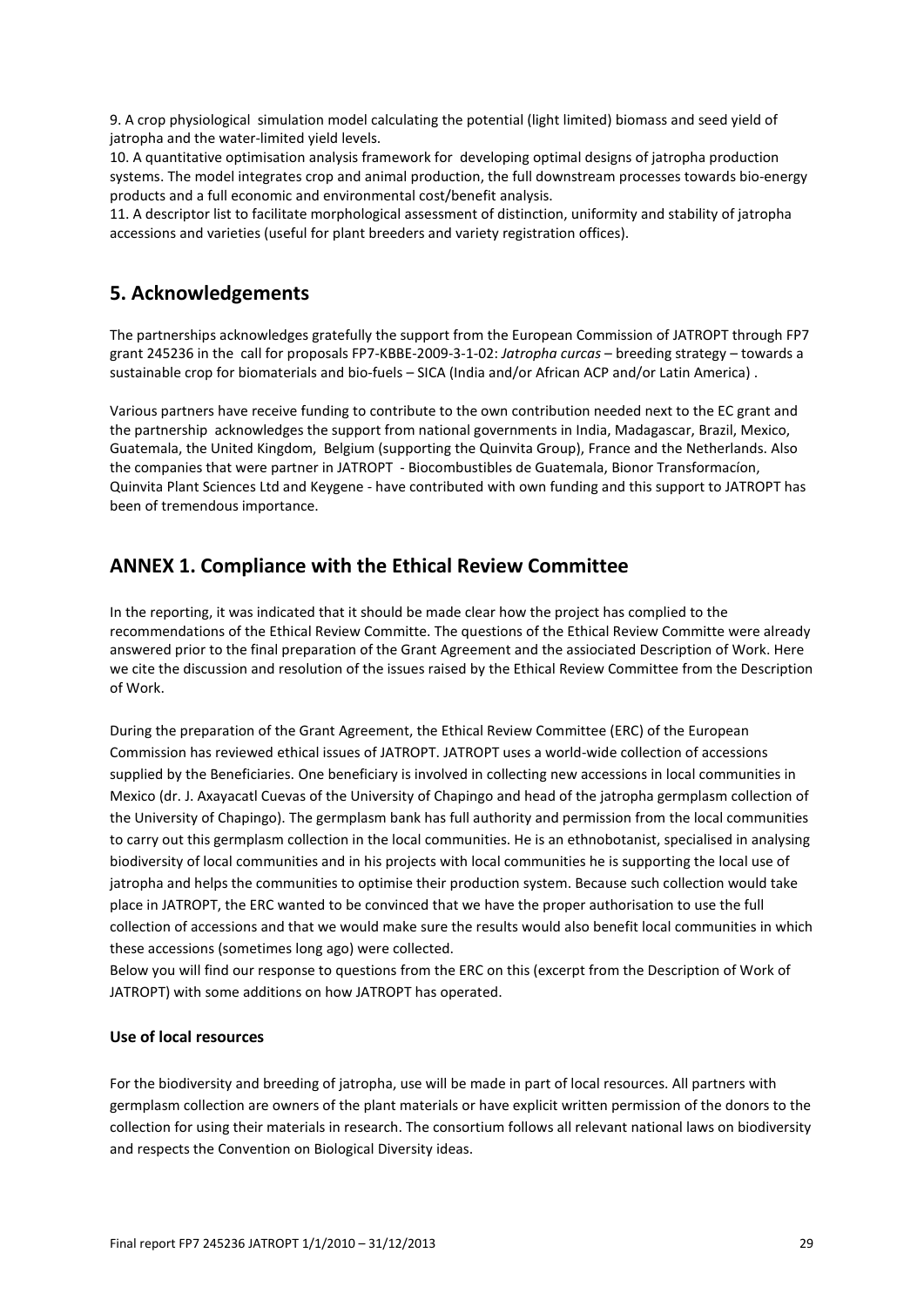### **Benefit to local communities**

The project will lead to capacity building local research organisations (partners in this project), access of local research to international scientific community in jatropha and access to high tech equipment and capacity building in use of genomics and genetic research technologies.

After questions raised in the ESR, the Ethics Review Committee has reviewed our ethics principles. Here we summarise the basic conclusions of that discussion:

# **1. Ethically justified conduct within JATROPT requires various levels of permissions from authorities to obtain approval for carrying out the research:**

#### *Level 1 Permission: ('license to produce')*

Partners carrying out field trials should make sure that cultivation of jatropha is allowed by law or by explicit approval by the relevant authorities. The co-ordinator has obtained documents from all partners involved as to the form of approval all partners have. All partners have obtained such approval.

Level 2 Permission (Access Rights to local materials for research)

For new materials brought in by partners, partners will seek to obtain Access Rights in accordance with the Bonn guidelines derived from the Convention on Biological Diversity. This means that for all materials to be used in research collected after 1993, permission for collection and use in research should be obtained from a Competent National Authority or government body with similar authority. Notification of this CNA (or similar body) should preferably be done prior to collection or use (Prior Informed Consent should be obtained). Partners have indicated that they have obtained such permission. The way such permission can be obtained is very different in different countries. The co-ordinator is informed about all permissions by partners. For Jatropha materials brought in at the start of the project, partners have indicated to have obtained permission for use in research of have indicated that by law there is no need for an explicit permission as the research is anyhow permitted.

The Bonn guidelines suggest including a Benefit Sharing Scheme in the process to obtain Access Rights. The responsibility for the procedure to obtain Access Rights lie with the governments and these may deviate from the Bonn guidelines.

JATROPT intends to make public all information obtained in the project. New material developed from crosses will be owned by JATROPT partners and they may seek to obtain Plant Variety Protection. This is laid down in the Consortium Agreement. Genetic maps and first QTLs found have been published in Free Access journals and also other results have been made public through websites, articles in the popular press, videos and TVbroadcasts, presentations on congresses and scientific publications. Also after the end of JATROPT new publications on the results of JATROPT will be published with free access.

#### *Level 3 Permission (Right to commercially exploit locally collected materials)*

In case - to be expected only after the project - commercially viable materials are identified or developed, and only Access Rights for research are obtained for such materials, partners will seek to obtain permission to commercialise from the relevant CNA, using the Bonn guidelines as a guideline to develop Access Rights for commercialisation with a proper Benefit Sharing Scheme. It remains the responsibility of each partner to make sure the relevant regulations and laws are obeyed.